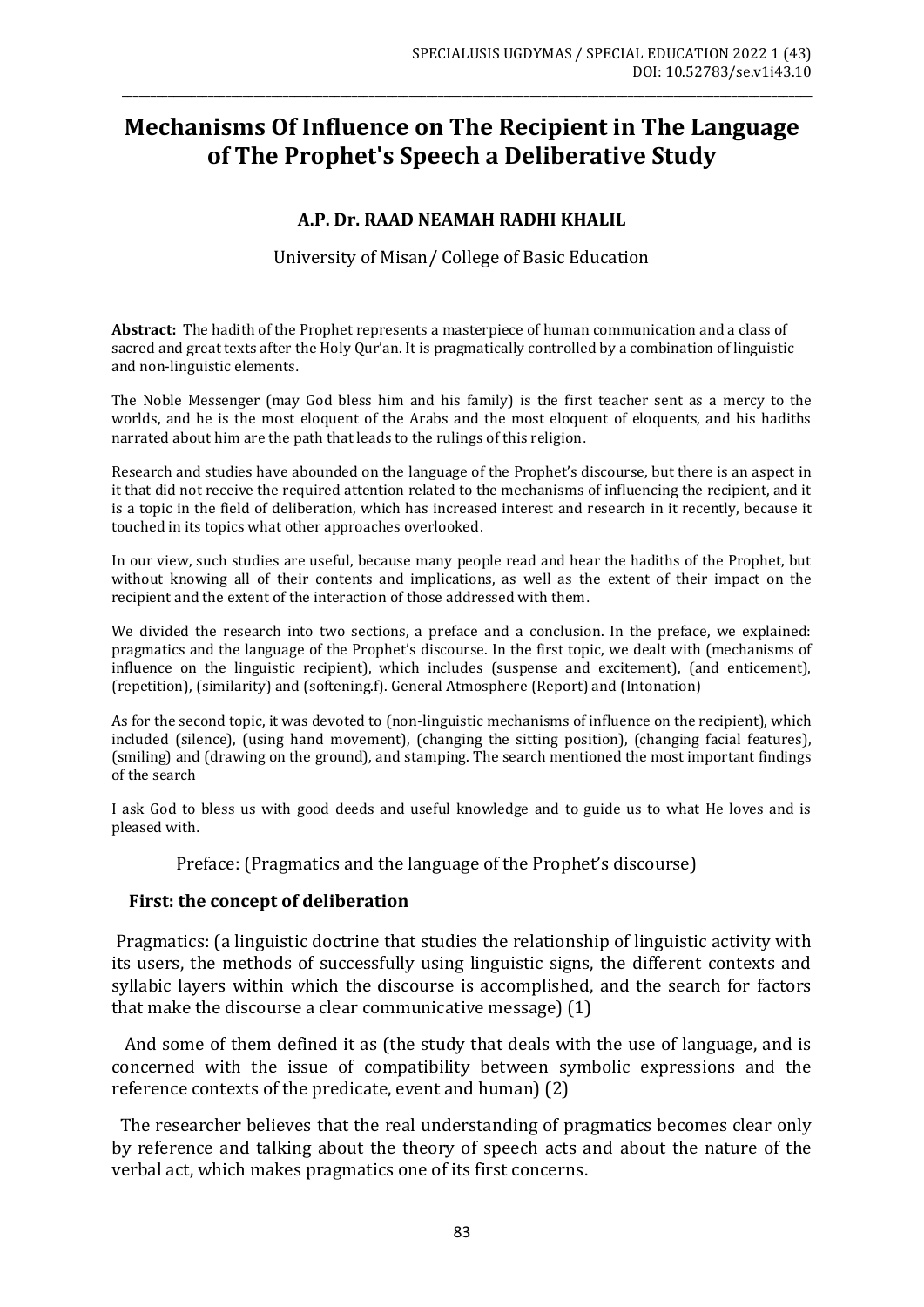The theory of speech acts that the contemporary philosopher (J. Austin) came up with and developed by his student the philosopher (J. Searle) is concerned with the contents and communicative intentions and differs from what we know among linguists, especially the structuralists, as the concept of (intentionality) entered into understanding the speaker's speech and analyzing his phrases. . The concept of (intentionality) is manifested in the link between linguistic structures and taking into account the purpose of the speaker and the general intent of the discourse. (3)

\_\_\_\_\_\_\_\_\_\_\_\_\_\_\_\_\_\_\_\_\_\_\_\_\_\_\_\_\_\_\_\_\_\_\_\_\_\_\_\_\_\_\_\_\_\_\_\_\_\_\_\_\_\_\_\_\_\_\_\_\_\_\_\_\_\_\_\_\_\_\_\_\_\_\_\_\_\_\_\_\_\_\_\_\_\_\_\_\_\_\_\_\_\_\_\_\_\_\_\_\_\_\_\_\_\_\_\_\_\_\_\_\_\_\_\_\_\_\_\_

 Verbal verbs are not just semantics and linguistic implications, but go beyond that for research. They are communicative purposes that aim to create actions and situations to influence the addressee by making him do something, calling him to leave it, deciding a ruling, affirming it, questioning it, or denying it, or the speaker's promise to the addressee, his threat, or Asking him, informing him about something, or denying him....etc for many other purposes (4)

 On this basis, language from a pragmatic perspective (it is not just a tool for communication as perceived by functional schools or as symbols for expressing thought as perceived by generative grammatical schools, but rather as a tool for changing the world, creating its events and influencing it) (5)

 In conclusion, pragmatics is (the study of language in use or in communication, because meaning-making appears in the circulation of language between the speaker and the listener in a specific context... up to the full meaning in a speech, and that it is centered in the method of discourse and the functions arising from the discourse, and on the amount of what It achieves the desired benefit for the recipient (6), and from here we divide this research in the statement of the influence levels on two levels, linguistic and non-linguistic.

## **Second: The language of the Prophet's speech**

 The prophetic discourse is an informative discourse whose goal is to educate, advise, guide and achieve the benefit of all mankind. It includes provisions and legislation that deal with the details of daily life in a clear and simple manner that relies on brevity and avoids redundancy, and in all of that it does not stray from artistic expression. In the hadith of the Prophet, to memorize the expressive secrets and figurative paintings, we realize that the Mustafa (may God bless him and his family) has "got all the words" and that he "does not speak out of whims" and "he taught him with very strong powers." The artistic features in the Prophetic hadith are not a verbal form and are not a figurative imagination that dictates and shapes feelings. The individual sense, meaning and structure mix in the noble hadith, thought and style embrace in it to present to humanity the Islamic approach from the guidance of the Noble Qur'an.(7)

 Perhaps the different levels of the recipients, the different patterns of their thinking, and the different purposes of the discourse represented a challenge for the Mustafa (peace be upon him) and it showed us how difficult his mission (peace be upon him) is to induce persuasion and influence the addressee, which is the goal of the discourse.

 Psychologists and sociologists emphasize that individual differences between individuals in human groups are a natural matter and these differences appear in the disparities in cultural levels and differences in mental abilities, and that the performance of the persuasive process in a group according to these data requires a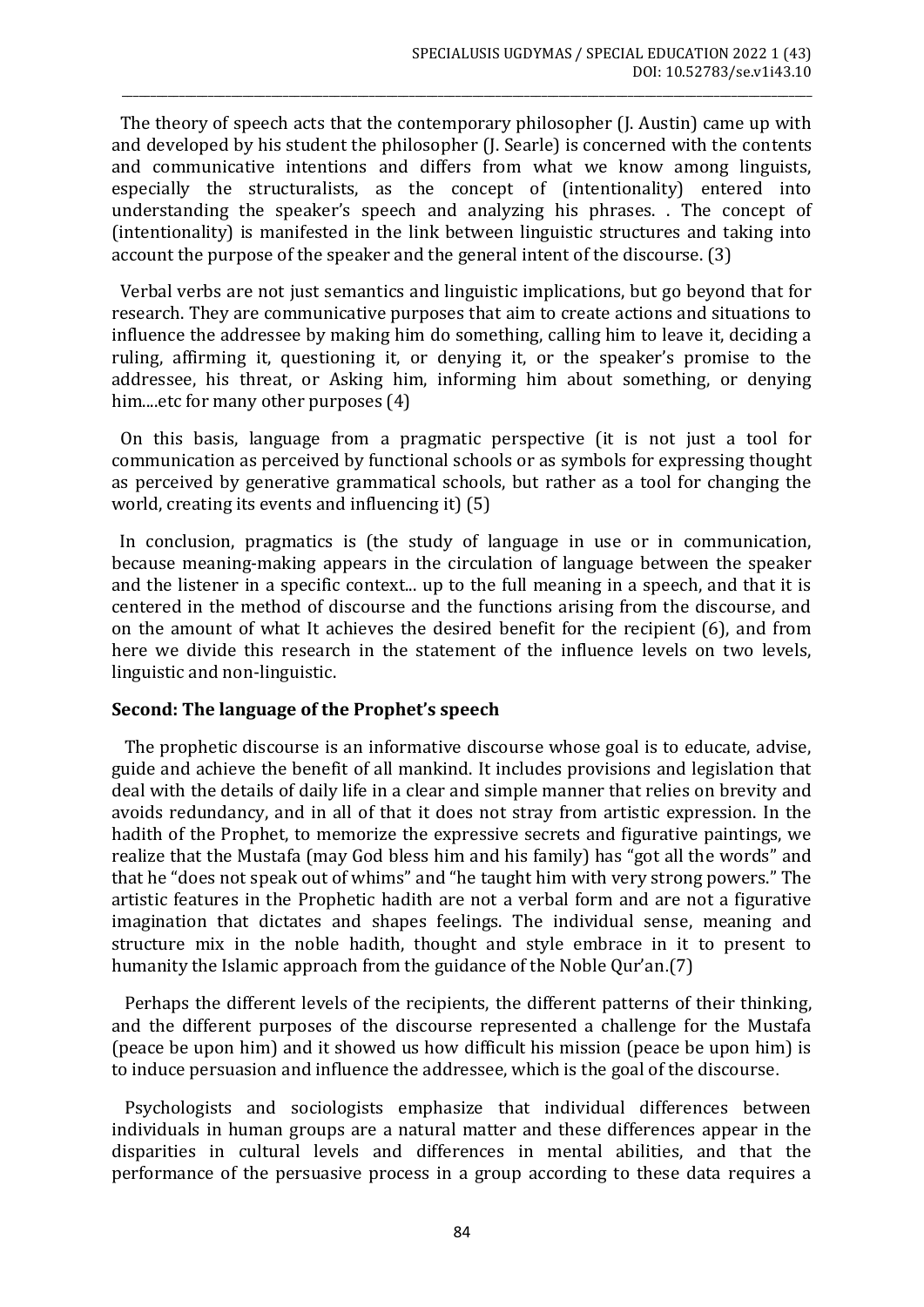diversity of methods and a change in means in order to meet the needs of All people to persuasion(8)

\_\_\_\_\_\_\_\_\_\_\_\_\_\_\_\_\_\_\_\_\_\_\_\_\_\_\_\_\_\_\_\_\_\_\_\_\_\_\_\_\_\_\_\_\_\_\_\_\_\_\_\_\_\_\_\_\_\_\_\_\_\_\_\_\_\_\_\_\_\_\_\_\_\_\_\_\_\_\_\_\_\_\_\_\_\_\_\_\_\_\_\_\_\_\_\_\_\_\_\_\_\_\_\_\_\_\_\_\_\_\_\_\_\_\_\_\_\_\_\_

 Scholars, rhetoricians, narrators, researchers and historians have unanimously agreed on one saying that the Messenger (peace and blessings of Allaah be upon him) is the most eloquent of the two worlds who uttered the opposite, starting from his sayings (peace be upon him) that acknowledge his eloquence. I was given all the words, and I was helped by fear... Hadith (9) and his (peace and blessings of Allah be upon him) saying: (I am the most eloquent of the Arabs, but I am from Quraysh, and I was breastfed in Banu Saad bin Bakr) (10)

We will also cite some of the sayings of scholars describing his eloquence and eloquence, and among the best of what was said about this is what Al-Jahiz mentioned in his book (Al-Bayan wa Al-Tabeen), when he says: About craftsmanship and free from pretentiousness, and it was as God, the Blessed and Most High, said, Say, O Muhammad (and I am not one of the pretentious) how he played the utterance and the side of the commentators and used the simple in the place of the rug and the confined in the place of the palace and abandoned the wild stranger and despised the vulgar hybrid, so he only uttered about the inheritance of wisdom And he spoke only with words that were surrounded by infallibility, built with support, and facilitated by success, and it is the speech that God bestowed on him with love and deceived him with acceptance, and he combined awe and sweetness with good understanding and a small number of speeches with his inability to repeat it and the lack of need of the listener to repeat it...)  $(11)$ .

Al-Khattabi says in his book (Ghareeb al-Hadith): (Verily, when God placed His Messenger in the position of conveying from His revelation and appointed him the position of clarification for His religion, He chose for him from the most expressive and clearest languages and from the most eloquent and clearest tongues so that he would begin in his clothing the scenes of conveyance and reject the saying with the most emphatic statement and definition, then he provided him with the most comprehensive words that he made Because of his prophethood and knowledge of his message, so that a little of it is organized into a great deal of knowledge, so that it is easy for the listeners to memorize it, and it does not lead them to carry it.(12)

In this regard also, Ibn al-Atheer says: (Verily, the Messenger of God (may God bless him and his family) was the most eloquent of the Arabs in speech, the clearest in articulation, the most tolerant of them in articulation, the most perfect of them in speech, the clearest in tone, the most upright proof of them, and the most knowledgeable of the positions of discourse, and guided them to the right path by divine support, heavenly kindness, divine care, and spiritual care until Ali bin Abi Talib (peace be upon him) said to him and heard him addressing Bani Nahd, O Messenger of God, we are the sons of one father, and we see you speaking to Arab delegations in a way we do not understand most of. He addresses the Arabs with their different peoples and tribes, their stomachs, their thighs, and their factions, each of them with what they understand, and he talks to them with what they know (13)

 These are some of the sayings of the scholars in describing the language of the Messenger (may God bless him and his family and grant them peace) which shows his eloquence, eloquence and eloquence. Fertile, how is it not that it is the gifted mercy, by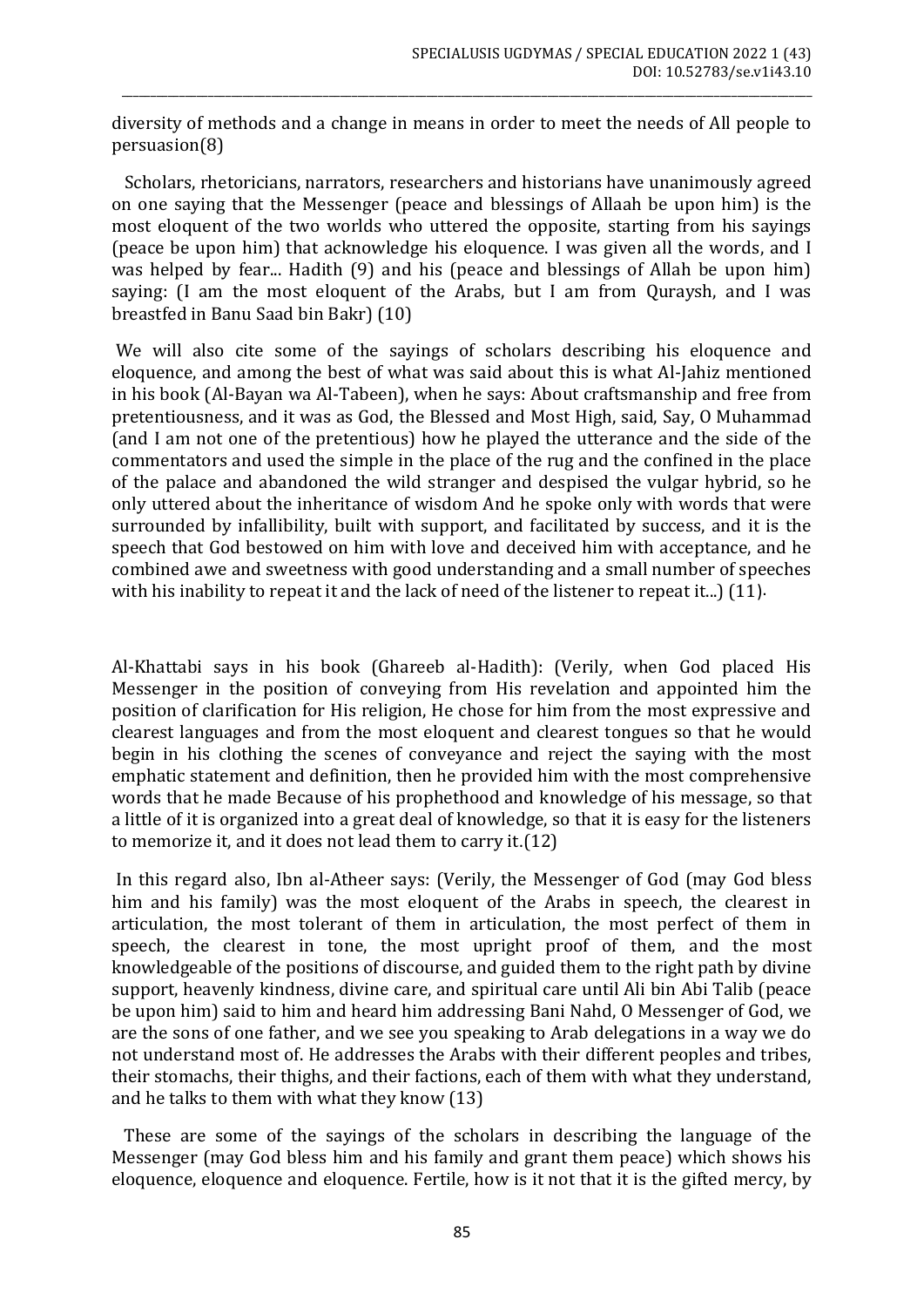which God brought people out from misguidance to guidance and from darknesses to light

\_\_\_\_\_\_\_\_\_\_\_\_\_\_\_\_\_\_\_\_\_\_\_\_\_\_\_\_\_\_\_\_\_\_\_\_\_\_\_\_\_\_\_\_\_\_\_\_\_\_\_\_\_\_\_\_\_\_\_\_\_\_\_\_\_\_\_\_\_\_\_\_\_\_\_\_\_\_\_\_\_\_\_\_\_\_\_\_\_\_\_\_\_\_\_\_\_\_\_\_\_\_\_\_\_\_\_\_\_\_\_\_\_\_\_\_\_\_\_\_

#### **The first topic: the mechanisms of influence on the linguistic recipient**

 The linguistic patterns in question take a set of mechanisms practiced by the Prophet (may God bless him and his family) to influence the recipient, as follows:

#### **First, the excitement and suspense**

 What is meant by excitement and suspense is directing the listener or recipient to attention, by moving his feelings towards something loved that the questioner desires with the intention of luring him towards what he will throw at him (14)

 These two words are concurrent and meet linguistically in the meaning of (agitating and stirring feelings), it came in the tongue about excitement (the thing erupted as a revolution and a revolution, i.e.: agitated) (15) and about the subject of longing, Ibn Manzour said: Shawqni: excites me, and I longed if it agitated my longing (16).

 The Holy Prophet (peace be upon him) used this mechanism, I mean (excitement and suspense) in many of his sayings and sermons, including the talk about that woman who lost her son in the war and started looking for any child she found in front of her, so she took him and attached him to her body and nursed him in a scene that chills and tears in her eyes. And the Messenger and the Companions look at her,(17) Here the Messenger takes advantage of this moving scene to pose a question to the Companions (Do you see this woman throwing her child into the Fire)(18) and he knows the answer in advance, so the answer to this question is undoubtedly or arguable, but the deliberative purpose that he sought is The companions were excited to know what was after the question, and it is a statement of the greatness of the mercy of God the Mighty and Sublime

 The Messenger (may God bless him and grant him peace) used this living scene in which the greatest images of mercy were embodied before the eyes of the Companions who were astonished by it to link it by way of preference by saying (God is more merciful to His servants than this one to her son).

 And from that also what happened after dividing the spoils on the day of Hunayn, when the Prophet (peace and blessings of Allaah be upon him) divided those spoils among the immigrants and the divorced, and he did not give the helpers anything. And a fugitive and we sheltered you... Did you find that (you grieved) in a calamity of the world by which I gathered a people to submit to Islam and I delegated you to your Islam? Would you not be satisfied that the people go with sheep and camels and you will return with the Messenger of God, by whom the soul of Muhammad is in His hand.... The Ansar, O God, have mercy on the Ansar and the sons of the Ansar, so the people wept until their beards were green and said, "We are pleased with the Messenger of God, a share and a fortune."(19)

The Messenger (peace be upon him) stirred up the feelings of the companions until they were convinced that there was no comparison between the two options, so they rushed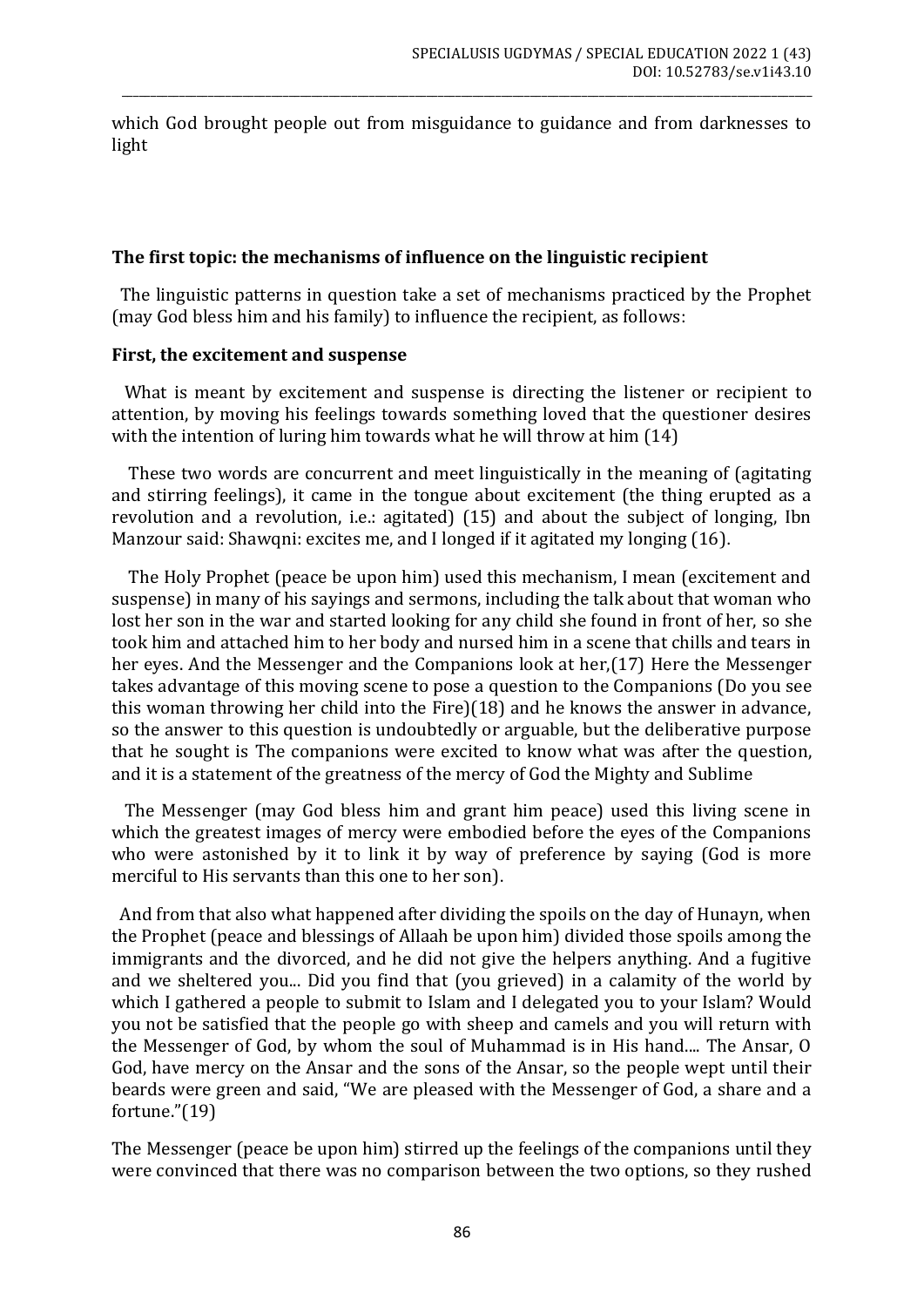to choose the company of the Prophet (peace be upon him) in a poignant scene that tears the eyes and breaks the heart.

\_\_\_\_\_\_\_\_\_\_\_\_\_\_\_\_\_\_\_\_\_\_\_\_\_\_\_\_\_\_\_\_\_\_\_\_\_\_\_\_\_\_\_\_\_\_\_\_\_\_\_\_\_\_\_\_\_\_\_\_\_\_\_\_\_\_\_\_\_\_\_\_\_\_\_\_\_\_\_\_\_\_\_\_\_\_\_\_\_\_\_\_\_\_\_\_\_\_\_\_\_\_\_\_\_\_\_\_\_\_\_\_\_\_\_\_\_\_\_\_

## **Second: lure**

# **Induction**

And Ibn Al-Atheer mentioned it and said in his definition (it is to reach the goal of the addressee and to be gentle with him in reaching the intended meaning from where he does not feel it) (21)

And Nagish Eid defined him by saying: "It is the transfer of the lure from one command to another, or from one argument to another argument, or from one situation to another in a way of speech so that he does not perceive or know the lured…. Then he mentioned the purpose of the lure and said, The argument on the temptation and its obligation, whether rightly or wrongly... Then he made it clear that the Messenger of God (may God bless him and his family) did not use it except for the right  $(22)$ 

An example of this is what was mentioned in the biography that a man came to the Prophet (may God bless him and his family) and said: O Messenger of God, a black boy was born to me. He said: Do you have camels? He said: Yes. He said: What are their colors? He said: red. He said: there are leaves in it? He said: Yes. He said: How is that? He said: Perhaps a sweat had pulled it off. He said: Perhaps your son had pulled it off (23)

The Messenger (may God's prayers and peace be upon him and his family) lured this Bedouin to convince him that this boy is the one who crucified him, using a set of rhetorical strategies, where the guiding strategy was represented in the interrogative mechanism that he used five times, and the solidarity strategy represented in the dialogue mechanism. The barriers between them, using his environment in which he lives, and taking from it a living example from the reality of the Bedouin, namely (camels) so that he brings the image closer to him, as he used analogy to measure, so he measured the condition of the Bedouin in the case of camels whose children may come out of what differs from them in color, as happened to the Bedouin and seal this letter with a mechanism Reasoning to complete the scene in persuading the Arabist (24)

Perhaps the reason for the Messenger's use of these strategies combined is that he (may God bless him and his family) was a physician to the souls of his companions, an expert in what corrects their diseases. Question to question the man understood all of them as real questions and they are, but the Prophet (peace and blessings of God be upon him and his family) sought from her in the end to lure the Bedouin to what would heal his chest, and the value of this method appears in his (peace and blessings of God be upon him and his family) resorting to the argument with which he is not confused An answer, because he progressed with him from one condition to another in order to convince him, and this is the most effective cure and medicine for the confused soul, and confirms and compels the argument.

In his speech (may God bless him and his family) to the infidels of Quraysh, when you revealed (and warn your closest clan), the Messenger of God (peace and blessings of God be upon him and his family) came out until he ascended Safa and shouted: O morning, they said who is this? So they gathered to him and he said: Did you see if I told you that horses come out from the foot of this mountain, would you believe me? They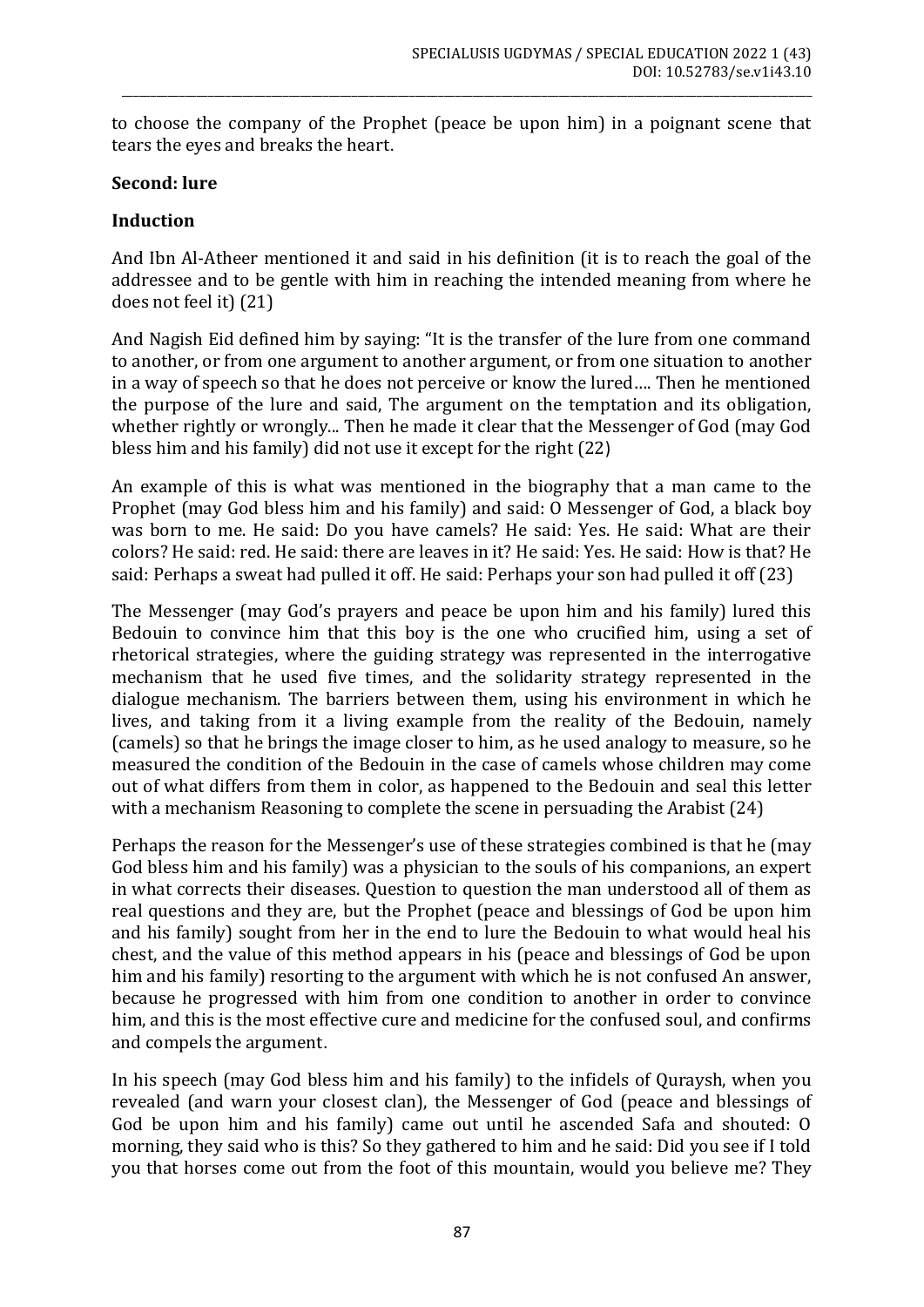said, "We have not tried a lie on you." He said, "I am a warner to you before a severe torment." Abu Lahab said: "Fuck you, you brought us together only for this." Then he rose, so I came down (the hand of Abu Lahab and repented) (25).

\_\_\_\_\_\_\_\_\_\_\_\_\_\_\_\_\_\_\_\_\_\_\_\_\_\_\_\_\_\_\_\_\_\_\_\_\_\_\_\_\_\_\_\_\_\_\_\_\_\_\_\_\_\_\_\_\_\_\_\_\_\_\_\_\_\_\_\_\_\_\_\_\_\_\_\_\_\_\_\_\_\_\_\_\_\_\_\_\_\_\_\_\_\_\_\_\_\_\_\_\_\_\_\_\_\_\_\_\_\_\_\_\_\_\_\_\_\_\_\_

In this speech, the Messenger wants to establish the argument against the infidels of Quraish, so he used a set of rhetorical strategies, including solidarity, represented in the method of appeal and the guiding strategy that was represented in the questioning. In the analogy between treacherous horses with severe torment, just as if a horse raids a people, it will neither remain nor leave, so also the torment if it befalls a people, it will be worse and worse.

## **Third: repetition**

 It is a well-known expressive style that the Arabs used in her speech for various purposes, as it is one of their Sunnahs, Ibn Faris (395 A.H.) says about him (And among the Arabs' traditions is the repetition and repetition of the will to inform according to the care of the matter (26).

 Ibn Jinni (392 AH) also mentioned it, and made it a form of emphasis and divided it into two parts, and he said: (Know that if the Arabs wanted the meaning, they enabled it and were cautious about it. And the second: the repetition of the first in its meaning, and it is of two types, one of them is to encompass and generalize, and the other is to confirm and empower.

 And says Dr. Izz al-Din Ali al-Sayed in his book (Refining between Excitement and Impact) Repetition is: (an expressive style that depicts the emotion of the soul and the repeated wording in it is the key that spreads light on the image because of its close connection with the conscience. The souls of the addressees, or those who are in the judgment of the addressees, those to whom the word reaches at the distance of time and land) (28)

 The Holy Prophet (peace be upon him) used repetition because he used to speak in their language and their schools of thought and he would repeat the phrase in order to emphasize and understand on different occasions and for various purposes.

His saying (peace be upon him) (that is the ribat, then that is the ribat) in the hadith in which he came that he said: (Shall I not tell you that by which God erases sins and raises ranks? They said: Yes, O Messenger of God. He said: Performing ablution perfectly when difficult, taking many steps to mosques and waiting for prayer After the prayer, that is the ribat, that is the ribat) (29) He repeated the phrase three times in one situation to indicate the importance of what was mentioned and to draw attention to it.

His repetition of the phrase (Oh God, so bear witness) and that is what he said on the day of the Farewell Pilgrimage (Except for all of the usury of the pre-Islamic era, your money is laid for you. You will not be wronged, nor will you be wronged. Indeed, every blood from the blood of the pre-Islamic era is abolished. Oh God, it has reached. They said yes three times. He said: Oh God, so bear witness, Oh God, so bear witness) (30) So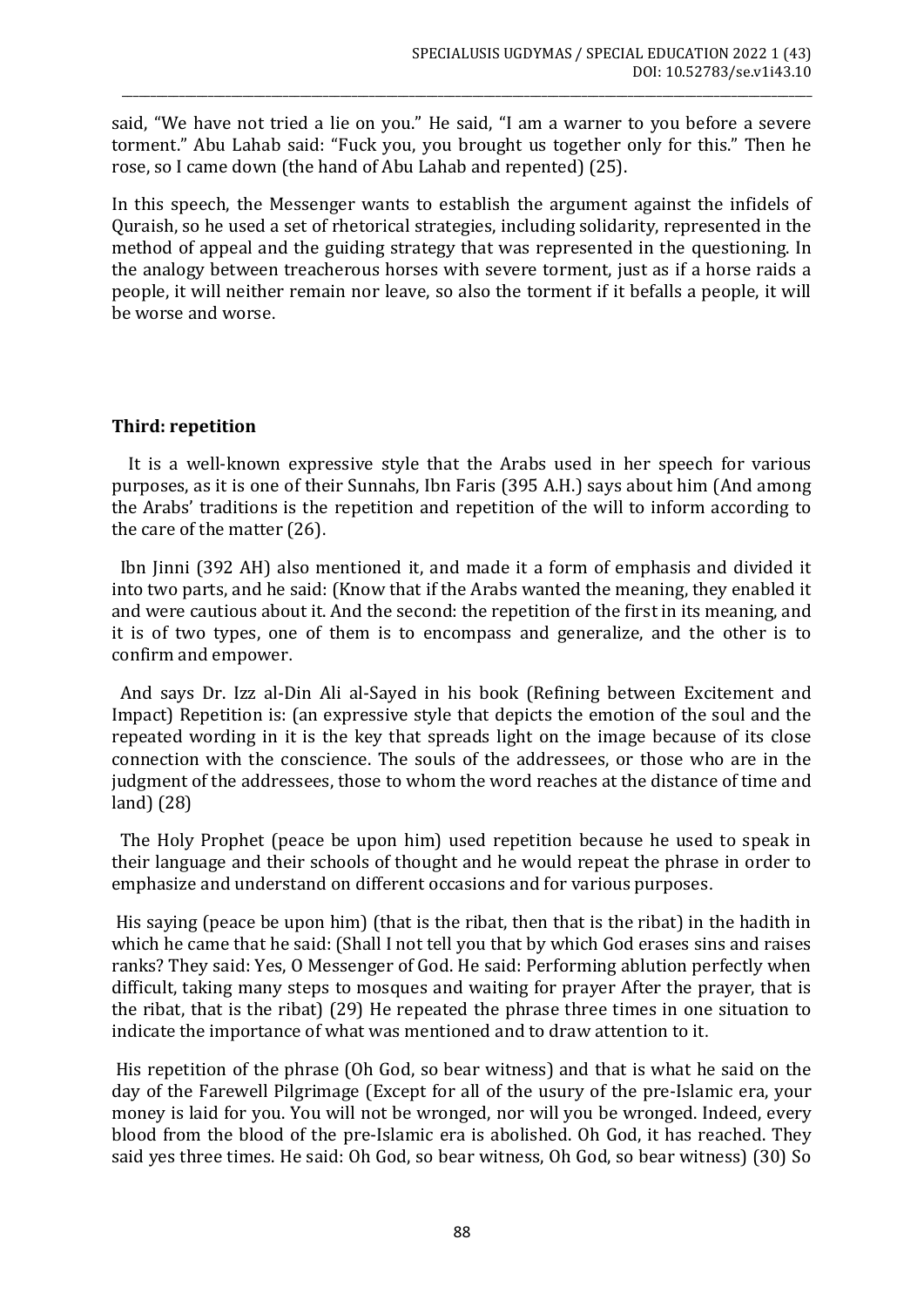he conveyed with this brief statement the trust to his listeners, and God bears witness to that.

\_\_\_\_\_\_\_\_\_\_\_\_\_\_\_\_\_\_\_\_\_\_\_\_\_\_\_\_\_\_\_\_\_\_\_\_\_\_\_\_\_\_\_\_\_\_\_\_\_\_\_\_\_\_\_\_\_\_\_\_\_\_\_\_\_\_\_\_\_\_\_\_\_\_\_\_\_\_\_\_\_\_\_\_\_\_\_\_\_\_\_\_\_\_\_\_\_\_\_\_\_\_\_\_\_\_\_\_\_\_\_\_\_\_\_\_\_\_\_\_

-) Despite his nose, despite his nose) This phrase was repeated to emphasize the honor and care of parents in his saying (may God's prayers be upon him and his family) Despite his nose, despite his nose, despite his nose) We said: Who, O Messenger of God? Whoever catches up with his parents when he is old, or one of them, and then they do not enter him into Paradise, said that it is a supplication for everyone who catches up with his parents alive and did not enter Paradise by obeying them and fulfilling their rights, he repeated that to emphasize the importance of this matter.

 The Prophet (may God's prayers and peace be upon him and his family) used repetition to glorify what he was talking about, not repeating, because repetition is for one time, while repetition is by repeating it several times (31). And with the frequent use by him (may God bless him and his family) of repetition in his hadiths, we did not find any fault or boring repetition in them.

## **Fourth: the analogy**

 The analogy is one of the beautiful and effective expressions that human souls adopt by instinct, when one of its many purposes that were monitored by ancient and contemporary rhetoricians. )(32)

 And Abu Hilal Al-Askari defined it by saying (the description is that one of the descriptors deputizes the other with a metaphor...and it came in poetry and other speeches)(33), while Al-Qazwini (739 AH) defined it by saying that he (appends an order to an order in the meaning between them with a tool $(34)$ 

 There is no doubt that the analogy has a great effect in expressing meanings, conveying ideas, delighting souls with images and fantasies, and bringing speech closer to minds and elevating it from the ground of reality to the space of imagination. (35)

 The Messenger (may God's prayers and peace be upon him and his family) used the simile in order to establish meanings in the souls, to the extent that he (peace and blessings of God be upon him and his family) used a number of similes to personify the idea or embody it by portraying it alive and moving in the souls of his listeners in an effective and effective manner, and this is what we found in his saying: He said: (My example and the example of the prophets before me is that of a man who built a house, and made it beautiful and beautiful, except for the placement of a brick in a corner, so the people went around it and admired him and said: Would this brick be placed, for I am the brick and I am the seal of the prophets)  $(36)$ 

 Among his likenesses (may God's prayers and peace be upon him and his family) is his saying: (Whoever gives in charity the equivalent of a date from a good earning, and God accepts nothing but the pure, and God accepts it with His right hand and then raises it for its owner as one of you raises a coil until it is like a mountain) (37)

 The hadith referred to the importance of charity and that despite its smallness, which may be the size of a date, God Almighty raises it for its owner so that it is like a mountain.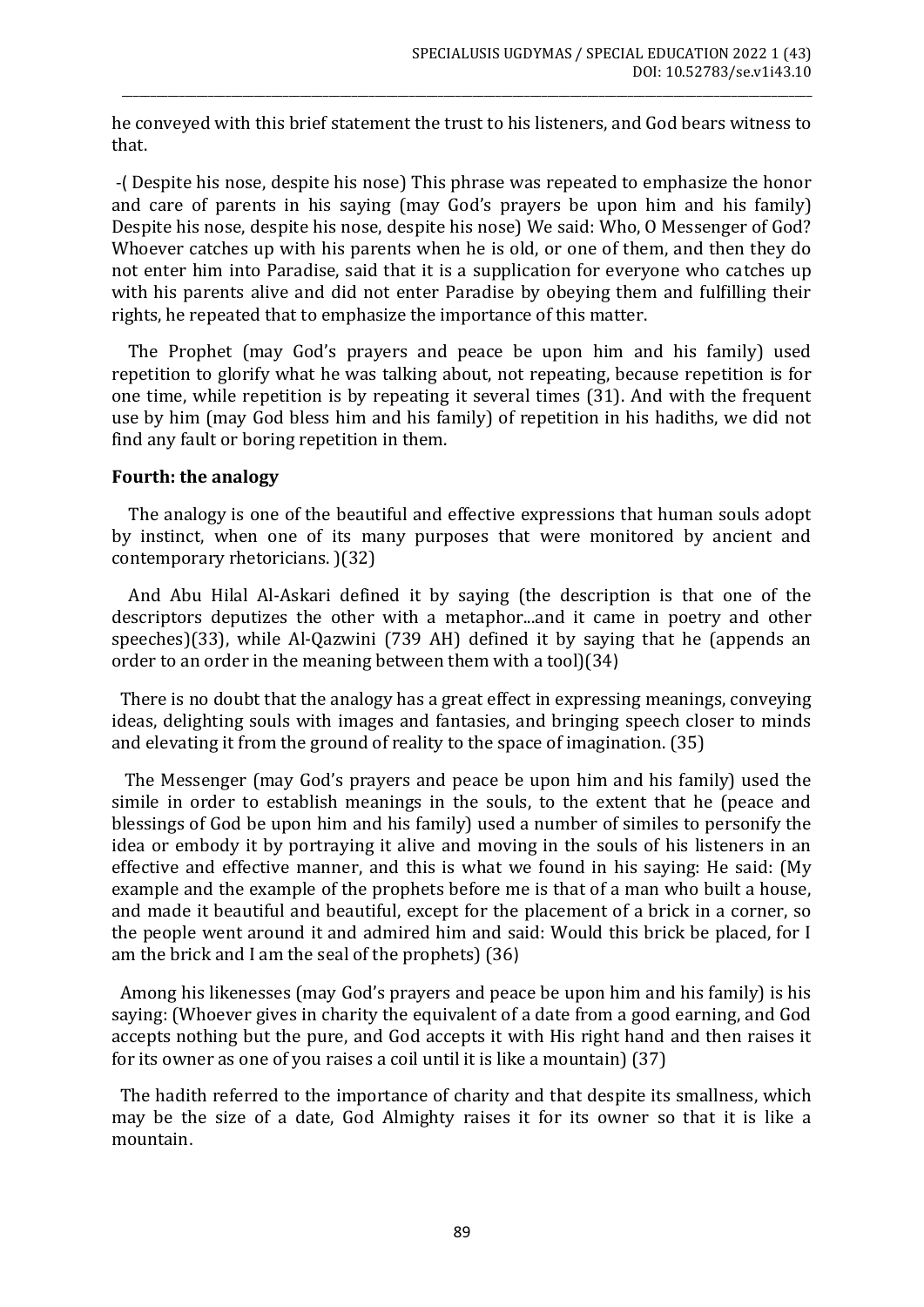Another example is his saying (peace be upon him): (If a Muslim falls ill, God writes for him the best of what he used to do in his health, and his sins fall as leaves from trees fall) (38). As if he was healthy and healthy, and that his sins fall off like the leaves of a tree, which was described by this eloquent and beautiful analogy that enters hearts without knocking on doors.

\_\_\_\_\_\_\_\_\_\_\_\_\_\_\_\_\_\_\_\_\_\_\_\_\_\_\_\_\_\_\_\_\_\_\_\_\_\_\_\_\_\_\_\_\_\_\_\_\_\_\_\_\_\_\_\_\_\_\_\_\_\_\_\_\_\_\_\_\_\_\_\_\_\_\_\_\_\_\_\_\_\_\_\_\_\_\_\_\_\_\_\_\_\_\_\_\_\_\_\_\_\_\_\_\_\_\_\_\_\_\_\_\_\_\_\_\_\_\_\_

# **Fifthly: Softening the general atmosphere**

 The prophetic discourse is one of the most prominent methods adopted in directing the invitation and evaluating the society, as the discourse was and still is the best method in influencing the addressees or the recipients as long as it relies on logical persuasion, psychological stimulation and religious guidance with the adoption of the linguistic means required to influence, including softening the general atmosphere.

 The Holy Prophet (may God bless him and his family) used this method (to soften the general atmosphere) a lot, and this is an indication of his good character (may God bless him and his family) and his cheerful soul and for the sake of endearing and enticing people to religion and that it is a soft and tolerant religion.

 It was narrated on the authority of Jarir bin Abdullah, that he said (The Messenger of God has not veiled me since I embraced Islam, and he has not seen me but laughter) (39), and his laughter (may God bless him and his family) was nothing but a smile (40). around it.

 And the Prophet (may God's prayers and peace be upon him and his family) was joking with others, including that he said to an old woman, while he was joking with her, when she asked him to pray for her to heaven, so he (peace and blessings of God be upon him and his family) said (heaven is not entered by old women) and she became sad and said: and you will disappoint him if I do not enter heaven. So the Prophet (may God bless him and his family) smiled and said, "You will enter Paradise, God willing, and I am not an old woman, but an early girl." (41) And God Almighty has made this meaning clear and said:

 The Prophet (may God bless him and his family) wanted in this hadith two things, the first: to soften the general atmosphere by joking and smiling with the old woman, and the second: to establish and consolidate the principle of entering Paradise as a young man, and no old man and old woman will enter it.

 It is also understood from this hadith how sincere (may God's prayers and peace be upon him and his family) and his desire for him and his avoidance of lying even in his jokes. I hastened her with a satisfactory answer that when she enters Paradise, God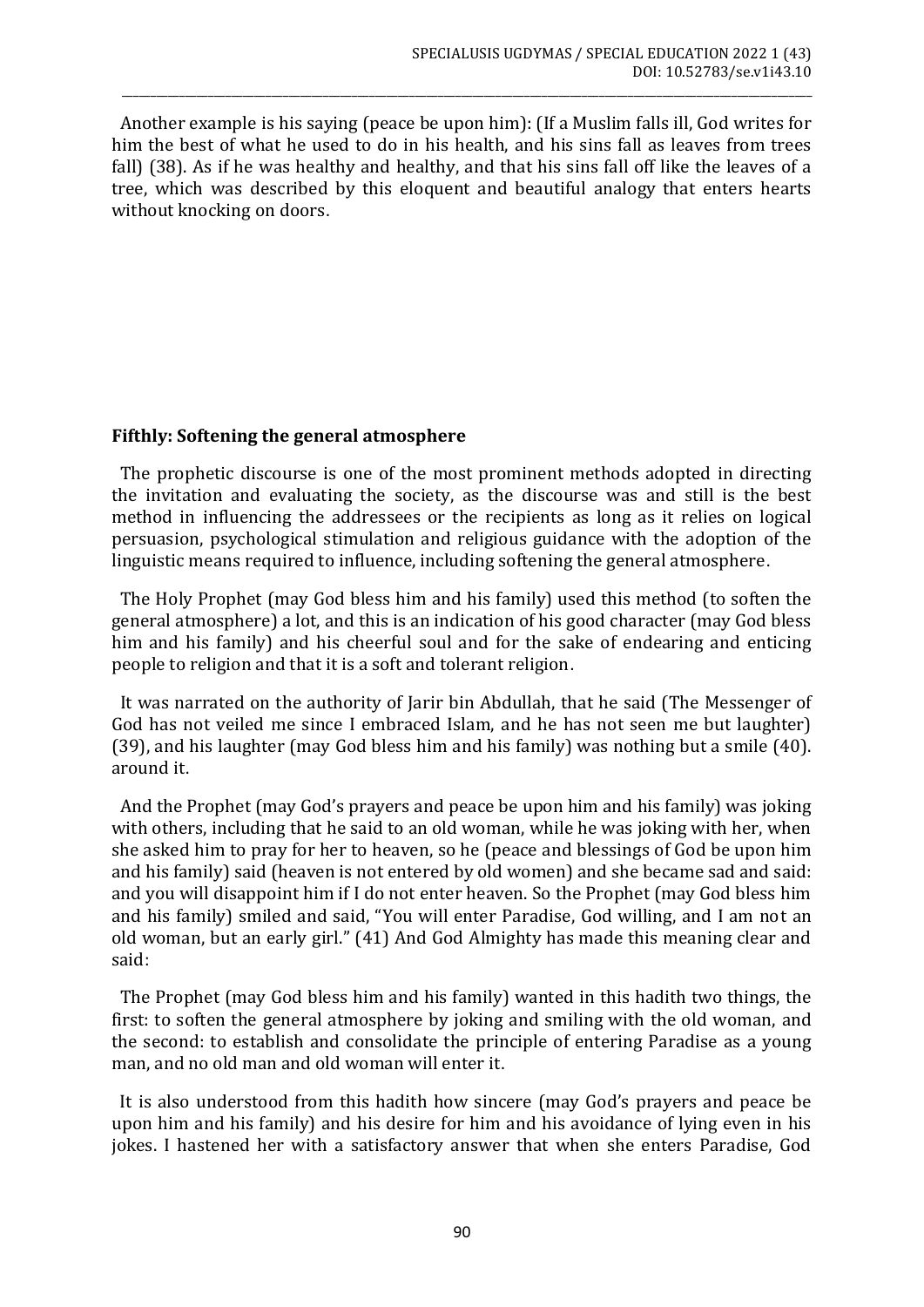Almighty, she will not be old, but rather young, so that the sadness that befell her after hearing his first answer will pass from her heart.

\_\_\_\_\_\_\_\_\_\_\_\_\_\_\_\_\_\_\_\_\_\_\_\_\_\_\_\_\_\_\_\_\_\_\_\_\_\_\_\_\_\_\_\_\_\_\_\_\_\_\_\_\_\_\_\_\_\_\_\_\_\_\_\_\_\_\_\_\_\_\_\_\_\_\_\_\_\_\_\_\_\_\_\_\_\_\_\_\_\_\_\_\_\_\_\_\_\_\_\_\_\_\_\_\_\_\_\_\_\_\_\_\_\_\_\_\_\_\_\_

Another example of his joke is that a man took the Prophet (may God bless him and grant him peace) and said to him: I am carrying you on the son of a she-camel.

# **Sixth: advice**

Consultation is from Shura, which is exchanging opinions on a matter in order to find out what is correct and correct in order for it to be approved and acted upon (43)

 God has commanded His Prophet to consult with his Companions, so he said: (And consult them in the matter) (Al Imran / 159). Sometimes he asks them in the manner of the command by saying (point on me) or (what do you see) or (what are you saying) and other phrases

An example of that is his advice to them in fighting the polytheists on the day of Badr, so he was not in his mind nor in the minds of the companions who went out with him to fight the polytheists. To make the decision, in this case you bring him closer to you, raise him up and eliminate the barriers between you and him, which is what the solidarity strategy aims to achieve, as the recipient is affected by this solidarity and becomes a partner in decision-making.

 His (peace and blessings of God be upon him) practiced the advice of his companions to the extent that they became familiar with it from him, in fact they started offering him their advice without what he asked for. The Messenger of God in the Battle of Badr, and he camped behind the water, so I said, "Oh, Messenger of God, is it revealed, did you do this, or with my opinion?" He said, "With my opinion, O loved ones." I said: "The opinion is that you put the water behind you.

## **Seventh: Oath**

 The oath is a method used by the Arabs to emphasize and confirm the meaning, and the Prophet used it for the same meaning, and the forms of the swearer varied in the hadith, except that the most frequently mentioned on the tongue of the Prophet (may God bless him and his family) were: hearts) and (By God, there is no god but He) and other formulas mentioned by the narrators of the hadith

And the prophetic oath has a rhetorical value represented in brevity in saying, emphasizing the matter, showing seriousness in it, and showing the importance of the sworn (45).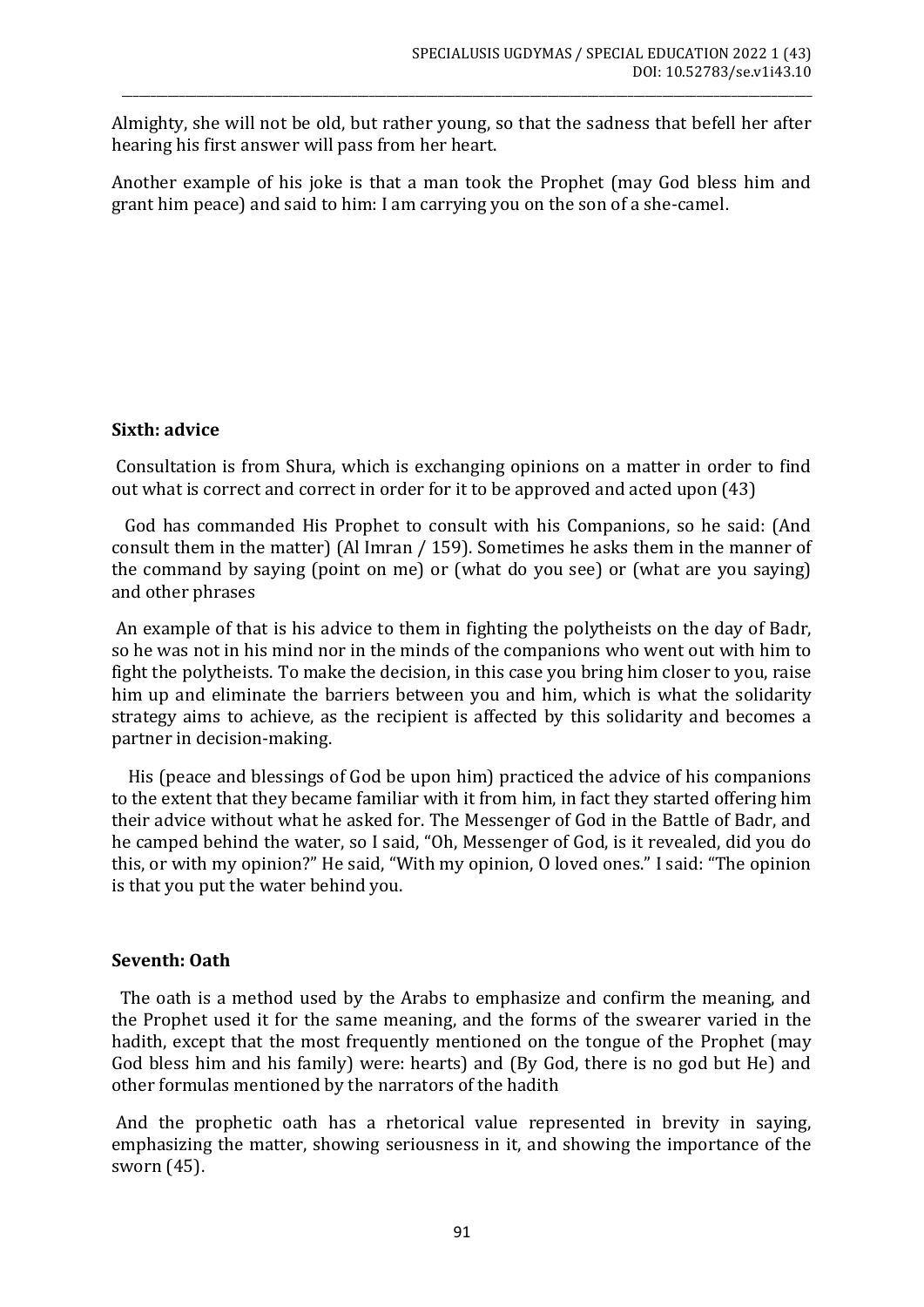The Prophet (peace be upon him) did not use the oath to be believed by the people, as before the message he was called the Truthful and the Trustworthy, and therefore (his oath refers to the fact that he was sworn into important matters of concern to which the listener should look forward and receive attention because of the dangerous religious connotations it means in the life of The individual and the group) (46)

\_\_\_\_\_\_\_\_\_\_\_\_\_\_\_\_\_\_\_\_\_\_\_\_\_\_\_\_\_\_\_\_\_\_\_\_\_\_\_\_\_\_\_\_\_\_\_\_\_\_\_\_\_\_\_\_\_\_\_\_\_\_\_\_\_\_\_\_\_\_\_\_\_\_\_\_\_\_\_\_\_\_\_\_\_\_\_\_\_\_\_\_\_\_\_\_\_\_\_\_\_\_\_\_\_\_\_\_\_\_\_\_\_\_\_\_\_\_\_\_

 An example of the prophetic oath is his saying (peace be upon him) (Three I swear by them and I tell you a hadith, so memorize it. He said: The money of a slave does not decrease in charity, nor does the injustice of a slave suffer injustice and he is patient with it except that God increases him with honor, and no slave opens the door of a question except that God opens the door of poverty for him) (47 )

In this hadith, the Messenger swears by three matters that seem to the beholder at first sight that the reality is contrary to what is sworn by, so what comes to mind is that (charity) decreases money, and that (humility) contains humiliation and submissiveness, and that (asking people) is a door to quick sustenance. , but the matter is contrary to this apparent, for with respect to the first matter, charity is a blessing for money, and the second matter is that forgiveness when one is able is one of the honorable traits, and that God Almighty raises the servant in the eyes of people, thus increasing his honor. As for asking people without need, it is a way to gain other It is legitimate and that God Almighty punishes the doer by wiping out the blessing of his wealth, which increases his poverty

 Another example of this is also the Prophet's (PBUH) use of an oath on a matter that was not clear to the Companions or was unknown to them if it settled in their minds that the dead does not hear and does not answer except that the Prophet (PBUH) wanted to correct this idea and make it clear to the people that the dead hears, but he He cannot answer, for (Anas bin Malik narrated that the Messenger of God (peace be upon him) came to the infidels who were killed in Badr and called them and said: O Abu Jahl bin Hisham, O Umayyah bin Khalaf, O Utbah bin Rabi'ah, O Shaybah bin Rabi'ah, have you not found what your Lord promised is true, for I have found What did my Lord really promise me, so it was said to him, O Messenger of God, how do they hear?

## **Eighth: the report**

 It is a request to acknowledge the content of the speech. Until the content of the speech that is required to be decided becomes stable and fixed to the addressee, it is said (I approved the speech for so-and-so, that is, I explained it until he knew it) (49)

And the decision is what water has established (50) and from it he took the meaning of the report, it is (the questioner asked the official to acknowledge the confirmation or denial of a matter and acknowledge it as a stable confession similar to the stability of water on the ground so that the hearer does not come to denial, and from it he took the meaning of the report) (51).

 An example of that is the well-known hadeeth about a young man who came to the Prophet asking his permission to commit adultery, so the people shouted at him, and said: Me. The Prophet (peace and blessings of God be upon him and his family) said: No. He said: People do not like it for their mothers. He said: Do you love it for your daughter? He said: No. He said: Likewise, people do not like it for their daughters. Do you like it for your sister? He said: No. He said: Likewise, people do not like it for their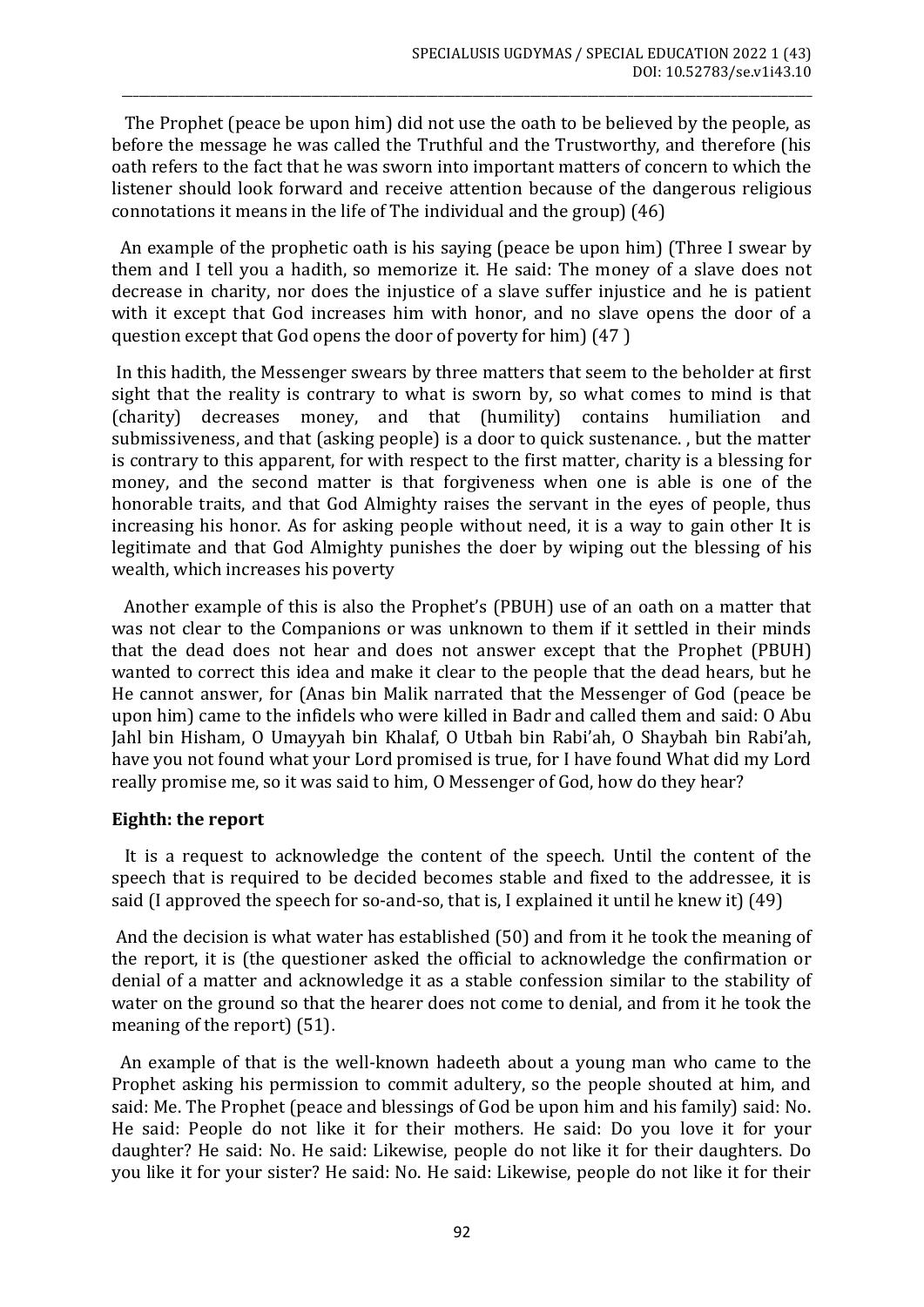sisters........ So hate for them what you hate for yourself and love for them. What do you love for yourself?" He said, "Oh, Messenger of God, pray to God for me to purify my heart." So the Prophet, may God bless him and grant him peace, placed his hand on his chest and said, "Oh God, forgive his sin and purify his heart, so after that he did not turn to anything." (52)

\_\_\_\_\_\_\_\_\_\_\_\_\_\_\_\_\_\_\_\_\_\_\_\_\_\_\_\_\_\_\_\_\_\_\_\_\_\_\_\_\_\_\_\_\_\_\_\_\_\_\_\_\_\_\_\_\_\_\_\_\_\_\_\_\_\_\_\_\_\_\_\_\_\_\_\_\_\_\_\_\_\_\_\_\_\_\_\_\_\_\_\_\_\_\_\_\_\_\_\_\_\_\_\_\_\_\_\_\_\_\_\_\_\_\_\_\_\_\_\_

 In this hadith it becomes clear to us the greatness of the Mustafa (peace be upon him), who was a physician to the souls of his companions and an expert in what would correct their conditions. The Prophet asked this young man questions, would you accept him for your mother? To your sister, to your aunt, to your aunt, and the young man would answer "No" as a report, and the Messenger would follow (and also the people would not like him), and the Messenger did not aim in his questions to find out the answer because it is known from the context of the situation, but the Messenger was aiming to guide him until he reached complete conviction. By staying away from fornication using the interrogative method and analogical analogy, the Messenger (peace be upon him) achieved what he sought in his speech, and this is clear from the addressee's conviction of arguments, which made him ask the Messenger to pray that God purify his heart

 Another example is what came in the hadith (Do you see if there is a river at the door of one of you and he takes five baths in it every day, will there be anything left of his dirt? They said, "It will not remain." He said, "This is like the five daily prayers, with which God erases sins" (53)

Al-Mustafa opened his speech with the formula (You see), which is a formula that prepares minds and provokes souls to know who is responsible for it. Something if he takes a bath from a river in front of his house five times, and if you decide to deny it, then the sins are erased by the five daily prayers and nothing remains of them.

## **Ninth: Toning**

 Intonation is: (the phonetic frame in which the sentence is said in context) (54), because speech does not take place on a single sound layer, but rather the voice rises in some parts of speech more than it rises in others (55).

 Abd al-Salam al-Masadi says (Intonation in Arabic has grammatical functions, because it differentiates between one method and another of the methods of composition) (56).

 The Messenger (may God bless him and grant him peace) used intonation in many of his speeches, including the hadith of Abu Dharr, who said: (The Messenger of God (may God bless him and his family) said: There is no slave who said, "There is no god but God" and then died on that, but entered Paradise. I said: And if he committed adultery and if he stole? He said: And if he committed adultery and if he stole? I said: And if he committed adultery and if he stole? He said: And if he committed adultery and if he stole I said: And if he committed adultery and if he stole? He said: And if he committed adultery and if he stole, despite Abu Dhar's nose (57)

 The one who looks at the expression of the Messenger of God (and if he committed adultery and if he stole) and the expression of Abu Dhar (and if he committed adultery and if he stole) does not find a difference between them in terms of form, and the only difference between them is the pronunciation of intonation, and that intonation is the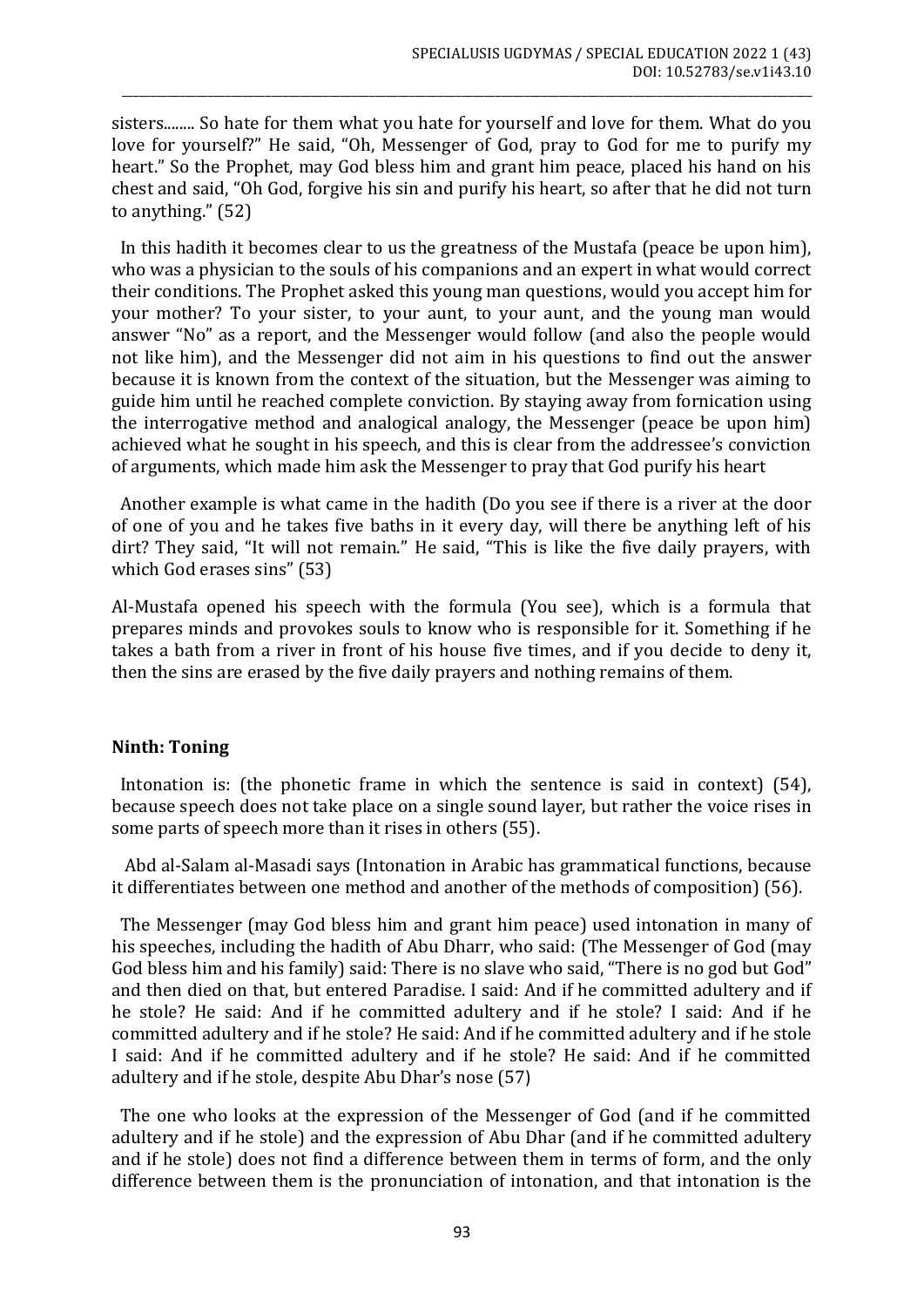one who determines that the phrase of Abu Dhar is an interrogative, and it is surprising and amazement at him And the phrase Al-Mustafa (PBUH) is declarative, and this meaning is clarified by intonation

\_\_\_\_\_\_\_\_\_\_\_\_\_\_\_\_\_\_\_\_\_\_\_\_\_\_\_\_\_\_\_\_\_\_\_\_\_\_\_\_\_\_\_\_\_\_\_\_\_\_\_\_\_\_\_\_\_\_\_\_\_\_\_\_\_\_\_\_\_\_\_\_\_\_\_\_\_\_\_\_\_\_\_\_\_\_\_\_\_\_\_\_\_\_\_\_\_\_\_\_\_\_\_\_\_\_\_\_\_\_\_\_\_\_\_\_\_\_\_\_

#### **The second topic: the non-linguistic mechanisms of influence on the recipient**

#### **First: silence**

 Silence is a language: Ibn Manzur said: "Silence: is silent, silent and silent. The other, Jawdat Shaker says: (Silence is not cessation of speech. Rather, it is speech of another kind, i.e. it is a language in itself, and it is closer to the state of emotional flux than speech. Rather, it may send a signal of great significance) (59). Silence, in his opinion, is a language of a kind Another, which in many cases may convey a message more eloquent than speech, and it was said (in silence is eloquence)

 Al-Jahiz says in his book (Al-Bayan wa Al-Tabeen) valuable words in this regard. In the chapter on silence, he issued a statement attributed to the Prophet (may God bless him and his family) and to a number of ascetics and scholars, urging silence and warning against speaking, such that an Arab was asked about the length of his silence and said: (I listen and I know, I keep silent and I embrace Islam) and he mentioned the saying of the Prophet, may God bless him and his family Silence is one of the chapters of worship, as the Messenger of God (may God's prayers and peace be upon him and his family) said to Abu Dharr while admonishing him: "There are four things that only a believer will befall upon: silence and it is the beginning of worship.." (61) In another hadith (He (peace and blessings of God be upon him and his family) forbade speaking On Friday, while the imam is delivering the sermon, so whoever does that has engaged in idle talk, and whoever engages in idle talk, there is no Friday prayer for him) (62) These texts warn against speaking that it is not necessary to understand the necessity of silence and silence in all cases. It was mentioned in the famous saying: "Silent about the truth is a mute devil".

 And we confirm Jawdat Shakir's definition of silence as a speech of another kind in the Prophetic hadith, as the Prophet (may God bless him and his family) said: "Do not marry a virgin until she asks permission. Her consent is her silence) (63) and here the Messenger (peace be upon him) realizes that when the virgin is asked in her sermon, she cannot answer because she is ashamed of revealing, so he made her silence her consent.

#### **Secondly, the use of hand movement**

 The Prophet (may God's prayers and peace be upon him and his family) practiced a kind of awakening and stirred the feelings of Muslims towards competition in good deeds, and then attaining higher ranks in the Hereafter and winning in Paradise.

And this is what we find clear in the Prophetic hadith in which it came (we were sitting with the Prophet, may God bless him and grant him peace, when the verses from Surat al-Jumu'ah were revealed to him (and others of them did not join them). Someone said: "Who are they, O Messenger of God?" He did not review him until he asked him three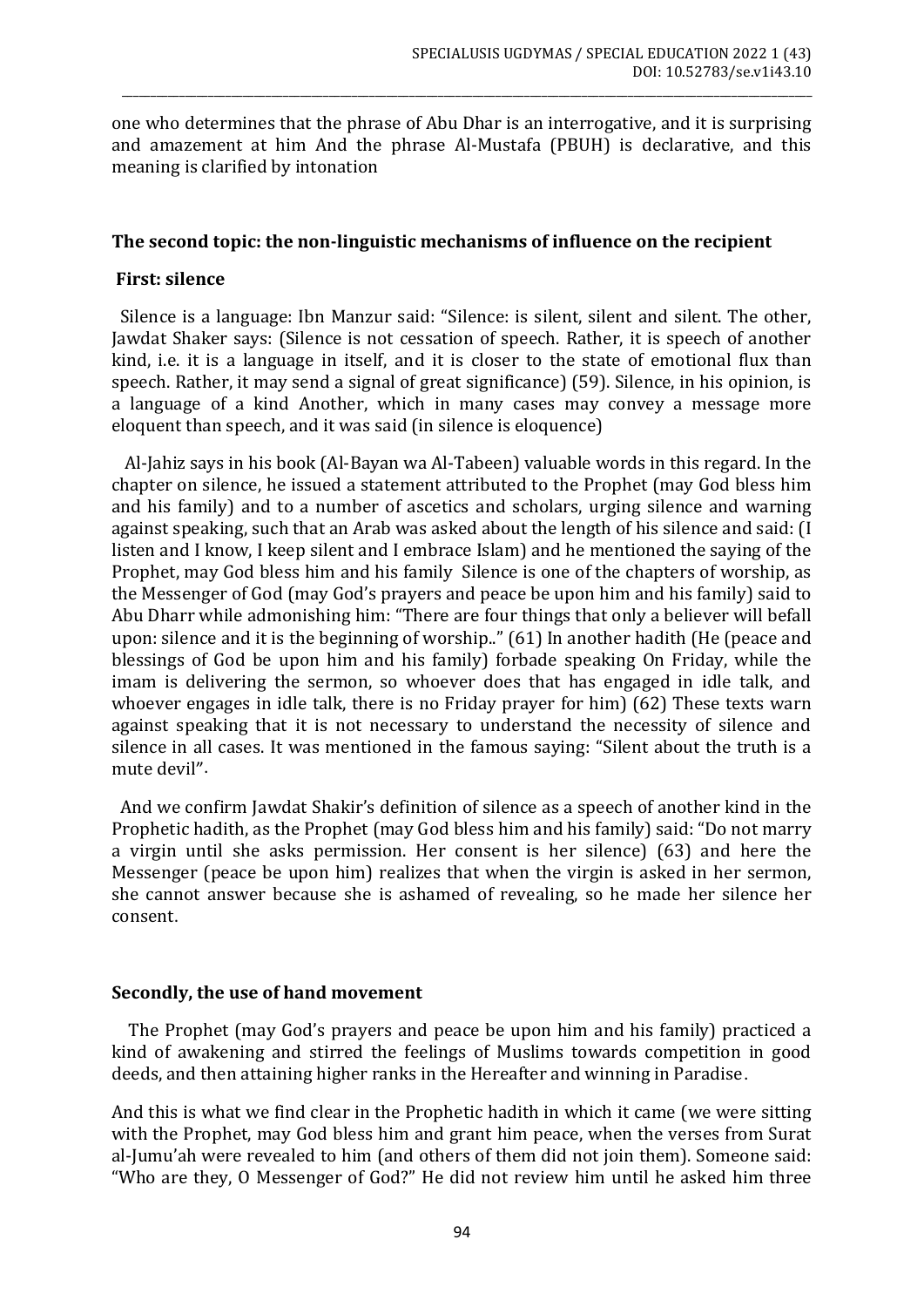times, and we Salman al-Farisi, so the Messenger of God (peace be upon him) put his hand on Salman and then said (If faith was at the Pleiades, a man of these people would have attained it).

\_\_\_\_\_\_\_\_\_\_\_\_\_\_\_\_\_\_\_\_\_\_\_\_\_\_\_\_\_\_\_\_\_\_\_\_\_\_\_\_\_\_\_\_\_\_\_\_\_\_\_\_\_\_\_\_\_\_\_\_\_\_\_\_\_\_\_\_\_\_\_\_\_\_\_\_\_\_\_\_\_\_\_\_\_\_\_\_\_\_\_\_\_\_\_\_\_\_\_\_\_\_\_\_\_\_\_\_\_\_\_\_\_\_\_\_\_\_\_\_

The Messenger placed his hand on Salman to distinguish him from among those present, and this tactile gesture draws the attention of the attendees to the distinction of this man by his belief, and it is an allusive guiding strategy from which the Prophet (PBUH) praises Salman Al-Farisi, who had a great status with the Messenger (PBUH) until he said in him: Salman is from us, Ahl al-Bayt (64)

 And on the authority of him (may God's prayers be upon him and his family) that he said: (The believer to the believer is like a building, one of which is strengthened by one another, and his fingers intertwined) (65). And that one of them is complementary to the other like a building that strengthens one another, so the believer is with his fellow believer, and it is not hidden from everyone that the two hands are similar in form and function, and this indicates that the two Muslim brothers are in fact identical, so if the hands are intertwined, this reinforces the Closeness and brotherly cohesion.

 This interlacing of the Prophet (peace be upon him) was not in vain, but rather it was for a benefit, for when he likened the believers to the structure in words, then made it clear with action, he interlaced his fingers with each other to confirm that example, so it increases in clarity and clarity.

## **Third: the reference**

 The meaning of the gesture in the language: the gesture, it came in Lisan al-Arab: (The man gestured in a gesture. If he gestured with his hands) (66), as for the idiomatic, it is: (that a small word contains a lot of meaning with a gesture or a hint that indicates it) (67)

 Al-Jahiz mentioned (al-Isharah) in his book (Al-Bayan wa Al-Tabeen) and gave her her right to the statement and made it one of the means of expression representing the utterance.(68)

 As for the one used in the gesture, then it is the hand, the head, the eye, or the eyebrow, and a good gesture with the hand and the head is from the perfection of good eloquence in the tongue (69).

 Al-Qurtubi went on to point out that the sign has the status of speech and said: (The best evidence for that is what came in the hadith of the slave-girl who the Messenger (peace be upon him) said to her: Where is God? It is judged by the pronunciation of whoever says that) (70)

 The one who observes the noble Prophetic hadith notices the narrators of the hadith while they say: The Messenger of God (peace be upon him) said such and such (and pointed with his hand) or (pointed with his fingers) or (pointed to his tongue) and other phrases that the narrators were keen to convey, which are not superfluous but rather It has a great role in denoting, perhaps no less than the role of the word, and the reason is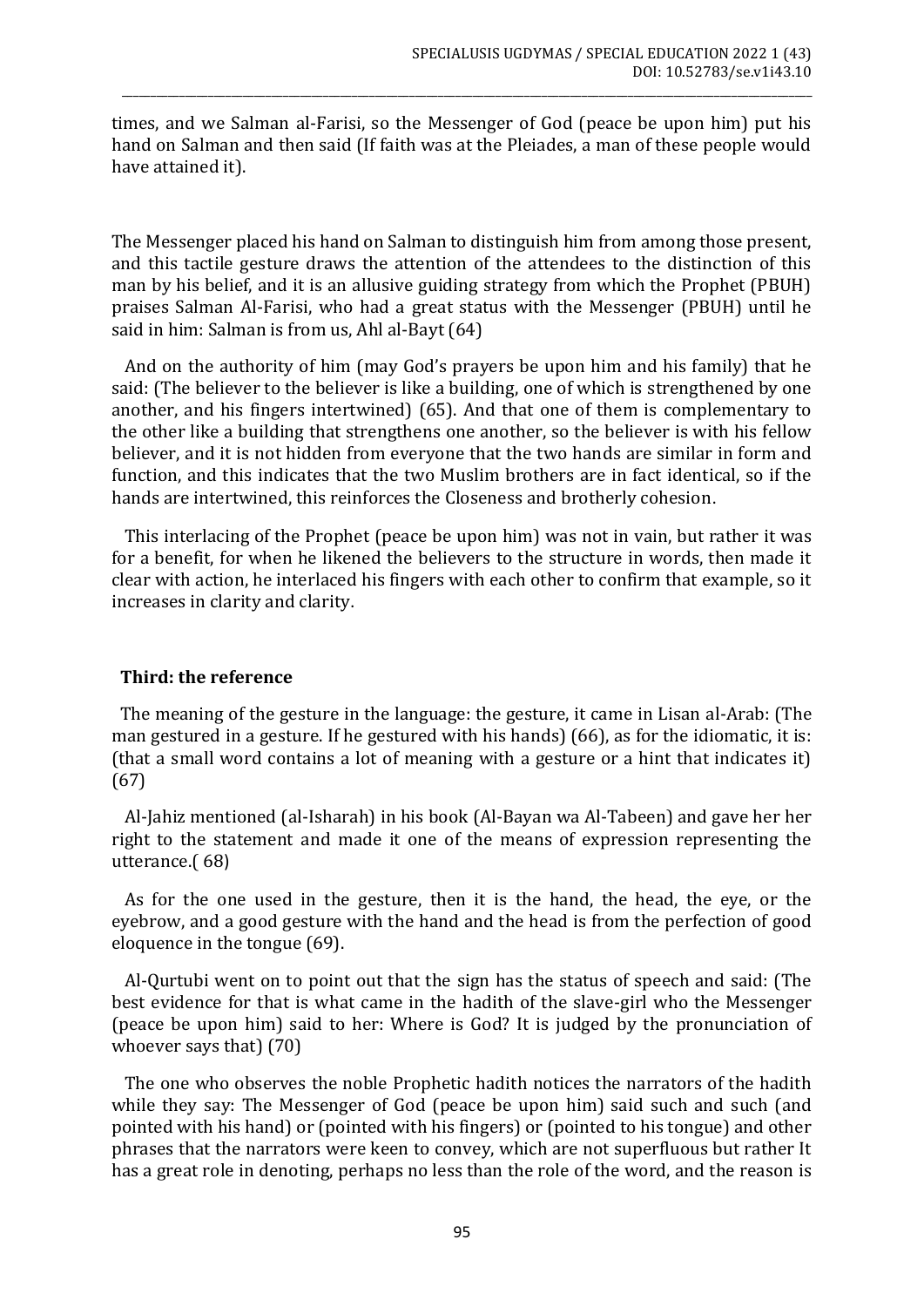the keenness of the hadith narrators to convey everything that comes from the Prophet, because his words, actions, movements, reports, and silences are all legislation from which legal rulings are drawn, and they were well aware that the means used by the Messenger are not tampering, but rather have. Indications in constructing meanings, and that behind them may be legal rulings, costs, or the like

\_\_\_\_\_\_\_\_\_\_\_\_\_\_\_\_\_\_\_\_\_\_\_\_\_\_\_\_\_\_\_\_\_\_\_\_\_\_\_\_\_\_\_\_\_\_\_\_\_\_\_\_\_\_\_\_\_\_\_\_\_\_\_\_\_\_\_\_\_\_\_\_\_\_\_\_\_\_\_\_\_\_\_\_\_\_\_\_\_\_\_\_\_\_\_\_\_\_\_\_\_\_\_\_\_\_\_\_\_\_\_\_\_\_\_\_\_\_\_\_

 The researcher believes that there is a relationship between the allusion and the simile, as they share the function of elucidation, depiction, and clarification. Rather, the allusion exceeds the simile in that it depicts the tangible in the form of the spectator that the eye sees and the hands touch. I have been sent and the Hour is like these" (71) and his saying (I and the one who looks after an orphan in Paradise will be like these two) (72) He indicated with his index and middle fingers where the Messenger likened in the first hadith the time between his mission and the Hour of Resurrection with the distance between his two fingers, so they are connected like the index finger in the middle

As for the second hadith, the Messenger compared the proximity of his seat to the one who takes care of the orphan, for the distance between his two fingers is similar to the distance between the Messenger and the one who looks after the orphan. He imagines it from the meanings of adhesion and permanence of companionship... The purpose of the Messenger in the two hadiths is to encourage and direct. In the first hadith he urges them to obey and warns them against heedlessness, for the hour has approached its time, and the time remaining for it is similar to the increase between the length of his two fingers, but in the second hadith he depicted his closeness to the sponsor of an orphan On the Day of Resurrection, he will be near his fingers, and all of that was a sign.

## **Fourth: change the sitting position**

 These activities deal with a group of non-linguistic patterns that work to attract and influence the recipient, which our Prophet (may God bless him and his family) adopted, including what was focused on changing the sitting position.

The hadith narrated in the statement of perjury is characterized by changing the position of his (may God's prayers and peace be upon him and his family) sitting, as perjury is considered one of the major major sins and one of the greatest sins. God Almighty says: And upon him and his family): (Shall I not inform you of the greatest of the major sins? We said: Yes, O Messenger of God. He said: Associating partners with God and disobeying parents. He was reclining, so he sat down and said: Except for false witness except for false witness.

 The Prophet (may God's prayers and peace be upon him and his family) referred in this hadith to the greatest of the major sins, so he mentioned polytheism and disobedience to parents, and he was reclining. The important thing that made

The Prophet (may God's prayers and peace be upon him and his family) sits after he was reclining, so he said: Except for false statements or false testimony. Thus, the Prophet (may God bless him and his family and grant them peace) established in the mind of the recipient the issue of perjury and clarified the sin it contains that does not satisfy God and His Messenger and their dire consequences in this world and the hereafter.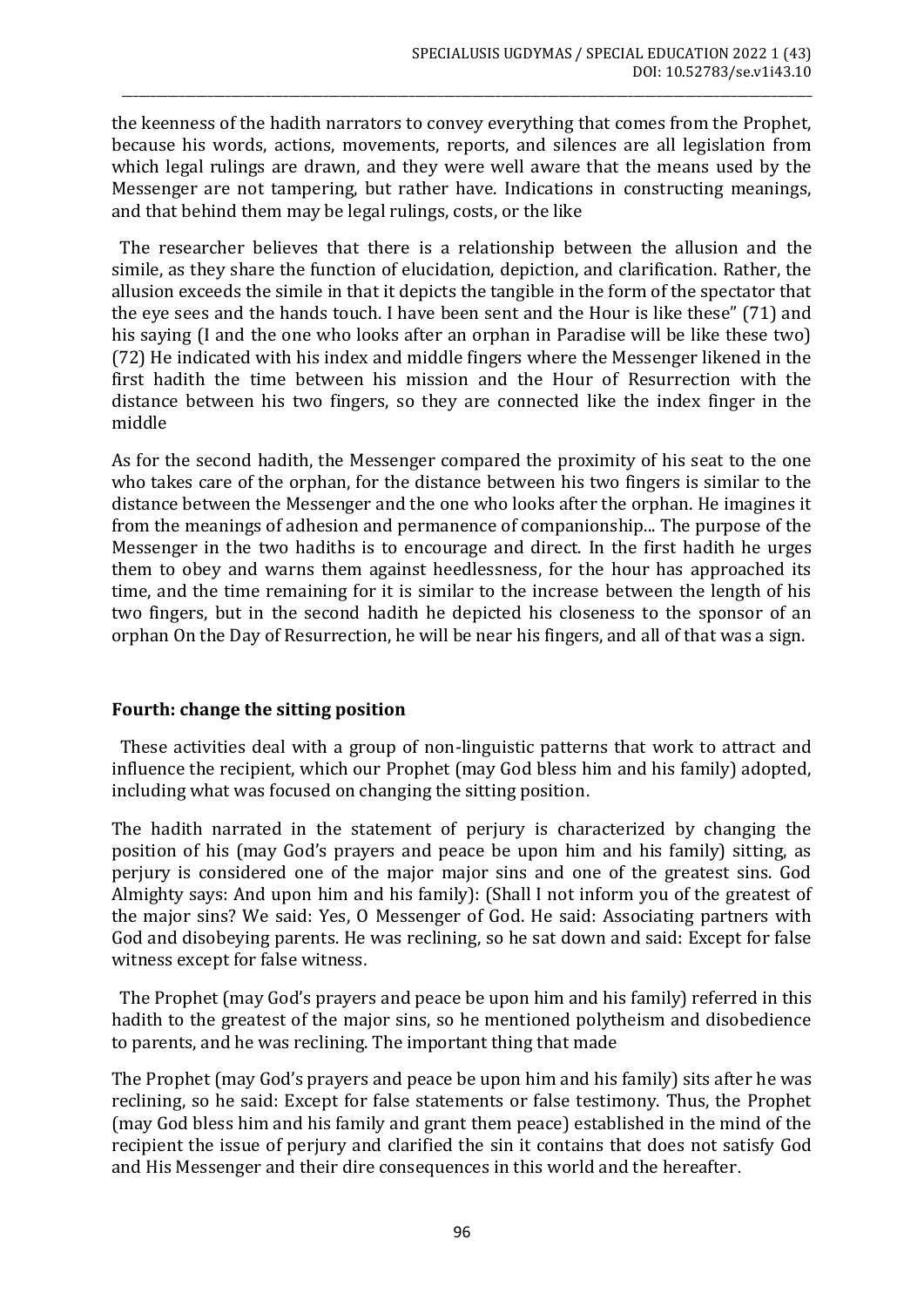#### **Fifthly: changing the facial features**

There are non-linguistic methods that work to attract and influence the recipient, which we find in the Prophet's (may God bless him and his family) uses clear and powerful, including: (changing facial features)

 The Prophet was fully aware of the importance of expressing facial features and the extent of their impact on the recipient. An example of this is that a man came to the Messenger of God (may God bless him and his family) and asked him to give it to him. The Prophet (peace and blessings of God be upon him and his family) said to him: "I don't have anything, but buy me." So if something comes to me that I have decided, Omar said: O Messenger of God, I have given it, so God has not charged you with what you are not able to. The Prophet (peace and blessings of God be upon him and his family) thought Omar's saying, and a man from the Ansar said, "Oh, Messenger of God, spend and do not fear less from the Throne." Then the Messenger of God smiled. (May God's prayers and peace be upon him and his family) and people were known on his face because of the words of the Ansari, then he said: This is what I have been commanded (74).

 The hadith expressed the features of the Prophet's (may God's prayers and peace be upon him and his family) hating the words of Omar, and although he did not speak to him a word, but the condition of the facial features that gives the response, and he expressed acceptance of the words of the Ansari with the smile that appeared on his face (peace and blessings of God be upon him and his family) and changing his features with rejoicing.

 From this section, what was reported on the authority of Abu Saeed Al-Khudri that he said: (The Messenger of God (may God bless him and his family) was more shy than the Virgin in her puberty, and if he disliked something, he was known on his face) (75).

 The honorable hadith narrated about the intensity of his modesty (peace and blessings be upon him), which he likened to the virgin in her sedation, meaning the early woman in her bedroom, and when he used this analogy to a woman only because the Arabs wanted to set an example of modesty would strike him with a virgin, so who was not present at her time. More shy than them until the proverbs are set.

 Another example is his call (may God bless him and his family) to his cousins: (Oh, sons of Abdul-Muttalib, you will not seek people with your money, so meet them with a fair face and good human beings) (76).

 The hadith revealed a call from the Prophet (peace and blessings of God be upon him and his family), the sons of Abd al-Muttalib, urging them to receive people with a divorced face and a good man.

It is well known that bringing happiness to the heart of the believer is not limited to giving and generosity only, but rather it is with a kind word or a bright smile, which you receive with facial features that express optimism and love.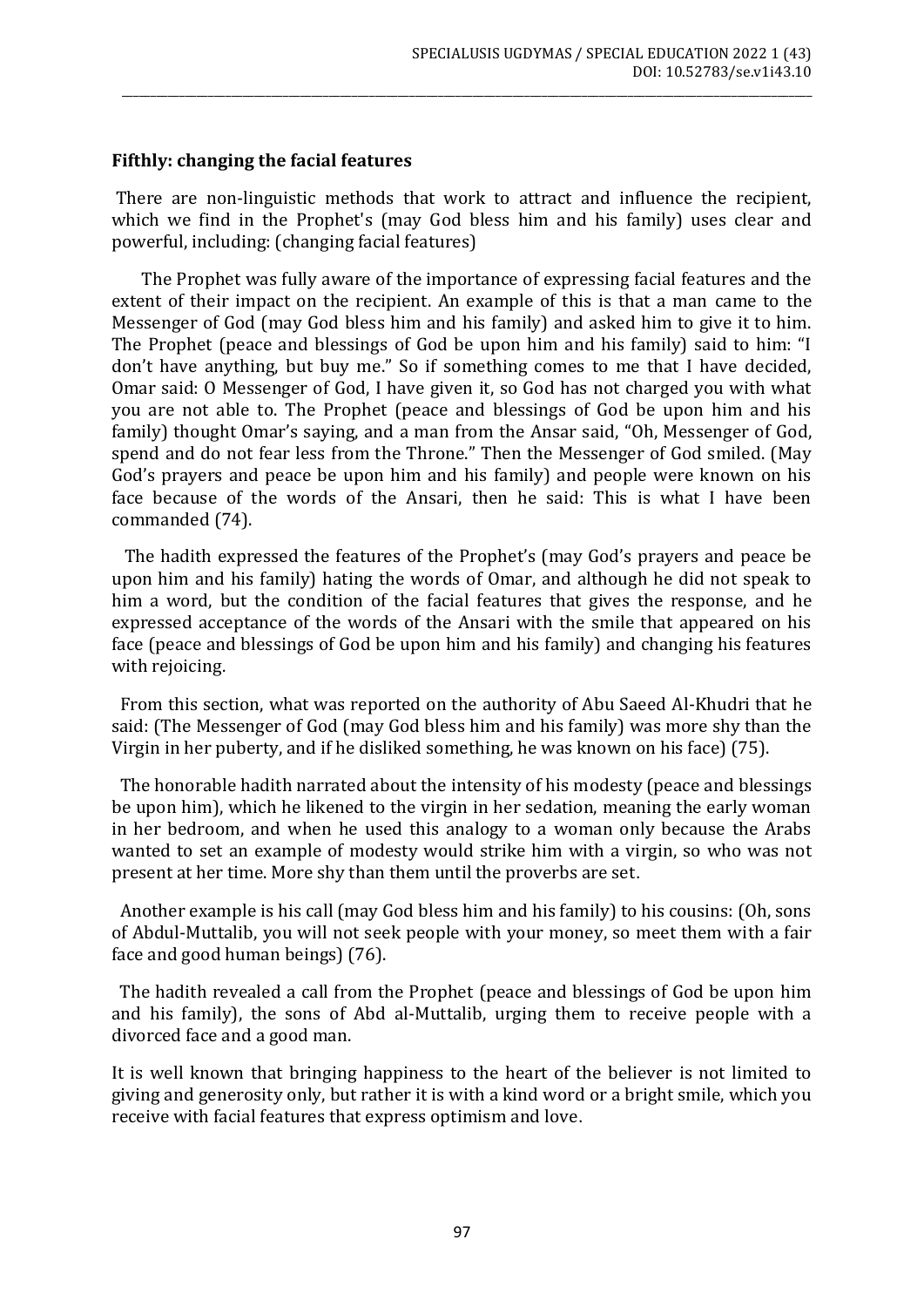## **Sixth: smiling**

 Non-linguistic patterns take on several mechanisms that work to attract and influence the mind of the recipient, the most prominent of which is (smiling), and from what was mentioned in it, on the authority of Abi Abdullah (peace be upon him) that he said: (The Messenger of God (peace be upon him and his family) raised his head to the sky and smiled He was asked about that, so he said, "I was amazed at two angels who descended from heaven to earth, seeking a righteous and believing slave in his prayer place. So we did not set it up, so we found it in your ropes, so God Almighty said: Write to my servant like what he used to do in his health in his day and night as long as he was in him, so I must write to him what he was doing when I withheld him from him (77)

\_\_\_\_\_\_\_\_\_\_\_\_\_\_\_\_\_\_\_\_\_\_\_\_\_\_\_\_\_\_\_\_\_\_\_\_\_\_\_\_\_\_\_\_\_\_\_\_\_\_\_\_\_\_\_\_\_\_\_\_\_\_\_\_\_\_\_\_\_\_\_\_\_\_\_\_\_\_\_\_\_\_\_\_\_\_\_\_\_\_\_\_\_\_\_\_\_\_\_\_\_\_\_\_\_\_\_\_\_\_\_\_\_\_\_\_\_\_\_\_

 He (peace and blessings be upon him) was the focus of the attention of his companions, and they were looking at him. When he smiled, he attracted the recipient and affected him, and this effect is very clear when he was told, O Messenger of God, we saw you raise your head to the sky, so you smiled. God Almighty.

 The smile is one of the signs of the believer, for the believer is optimistic about goodness, so you see him smiling always, and his example in that is the Messenger of God (may God bless him and his family), who came with tolerance and cheerfulness, on the authority of Abu al-Darda' who said: (The Messenger of God (may God bless him and his family) if he spoke In a hadith he smiled in his speech)  $(78)$ 

 There are beautiful words by psychologists about the smile and its impact, as they say: (The smile brightens the beautiful face and gives the face its beauty, and it is the title of success).

#### **Seven: Drawing on the ground**

 One of the means of illustration that the Messenger (peace be upon him) used is (drawing on the ground), for its great benefit in understanding and comprehension. It simplifies complex ideas and works to bring them closer to understanding by presenting them as if they were clearly visible.

An example of that is the hadith of the Prophet in which he came (The Messenger, may God bless him and his family, took a straight line and said, "This is God's path." Then he drew lines on his right and left. He said, "These are the paths, and on every path there is a devil who prays for him." Then he recited the verse: "And this is my straight path, so follow it and do not follow." The paths will separate you from His path) Al-An'am 153 (80)

 The meaning of the hadith is that the path of God is a clear path that leads the one who takes it to Heaven, God willing.

And in another hadith also: (The Messenger of God (peace be upon him) drew a square line, and he drew a line in the middle, coming out of it, and he drew small lines to the one who is in the middle on his side, and he said: This man and this term surround him, and these little plans are symptoms. And if this person makes a mistake, this one will bite him (81).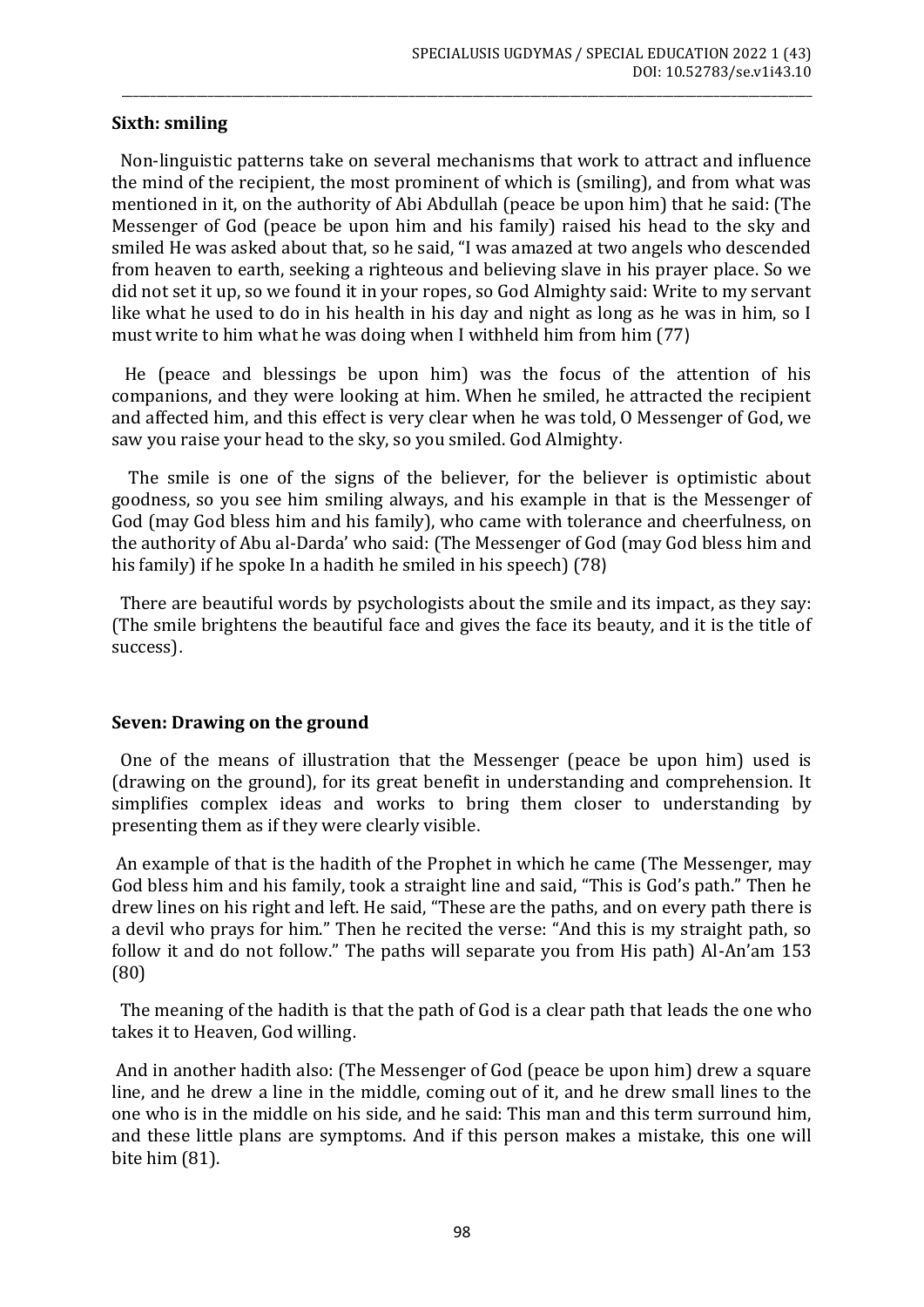# **Conclusion:**

After this interesting journey with the noble Prophetic hadith, we summarize the most important findings of the research:

\_\_\_\_\_\_\_\_\_\_\_\_\_\_\_\_\_\_\_\_\_\_\_\_\_\_\_\_\_\_\_\_\_\_\_\_\_\_\_\_\_\_\_\_\_\_\_\_\_\_\_\_\_\_\_\_\_\_\_\_\_\_\_\_\_\_\_\_\_\_\_\_\_\_\_\_\_\_\_\_\_\_\_\_\_\_\_\_\_\_\_\_\_\_\_\_\_\_\_\_\_\_\_\_\_\_\_\_\_\_\_\_\_\_\_\_\_\_\_\_

-This study attempted to combine the elements of authenticity and modernity by reading the hadith of the Prophet in the light of the findings of contemporary linguistic theories.

Pragmatics is of great importance in language as an important analysis tool for linguistic discourse

Deliberativeness combines communication and interaction, and interaction requires that the saying be connected to the act

By subjecting the Prophet's hadith to a deliberative study, it was found that it is based on important strategies that facilitate the process of communication for the success of communication with the recipient, which leads to achieving the expected interaction in most cases.

-The research confirmed that the language of the Prophet's hadith is the oral spoken language based on improvisation, and is characterized by abbreviation and shorthand, as the aim of it is to convey the meaning to the listener without ambiguity or concealment.

- The research revealed the richness of the Prophet's hadith with pragmatic references and that the Companions understood its deliberative purposes as desired by the Messenger (peace be upon him).

-The research concluded that the Messenger (may God bless him and his family) had diversified in the methods and means that have the ability to move the human soul to achieve an impact on it.

The Messenger (may God bless him and his family) used the mechanism of (excitement and suspense), and it was the most prominent mechanism and the most effective tool in persuasion.

The Messenger, may God's prayers and peace be upon him, used the method of (repetition) and the approach to that was the approach of the Arabs in their speech, and his use of this method was for various purposes and purposes, and all of them poured into one drink, which is to educate, advise and guide the nation.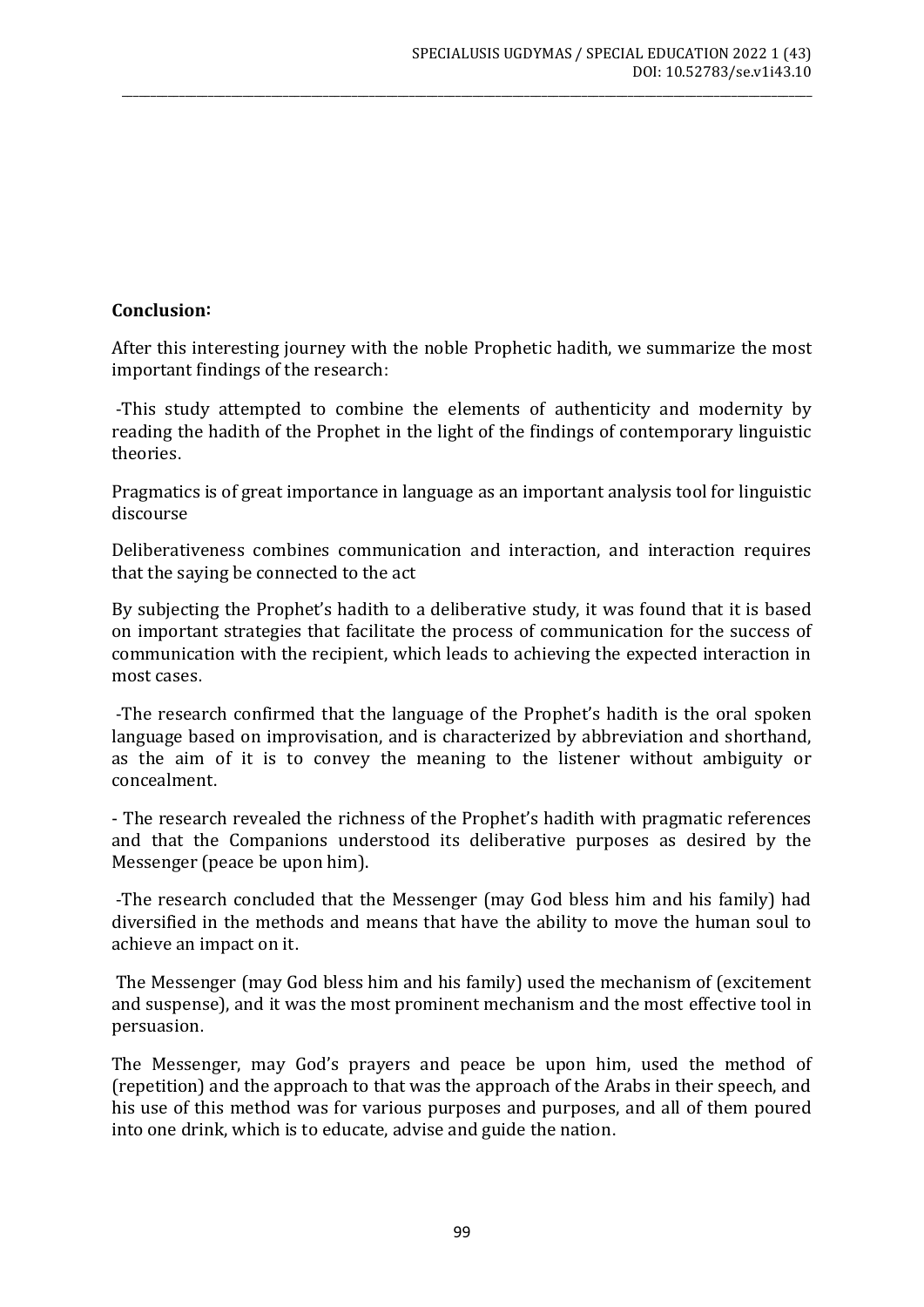A sense of humor and light joking is an important feature in the personality of a successful educator, as it spreads the spirit of love and familiarity.

\_\_\_\_\_\_\_\_\_\_\_\_\_\_\_\_\_\_\_\_\_\_\_\_\_\_\_\_\_\_\_\_\_\_\_\_\_\_\_\_\_\_\_\_\_\_\_\_\_\_\_\_\_\_\_\_\_\_\_\_\_\_\_\_\_\_\_\_\_\_\_\_\_\_\_\_\_\_\_\_\_\_\_\_\_\_\_\_\_\_\_\_\_\_\_\_\_\_\_\_\_\_\_\_\_\_\_\_\_\_\_\_\_\_\_\_\_\_\_\_

The Messenger, may God bless him and grant him peace, used simile in speech to bring the meaning closer and establish it in the addressee's mind

The oath in the Prophetic hadith is a rhetorical method used by the Prophet to emphasize the importance of the oath. necessary to persuade the listener

We do not know in the history of any language that there was a person who took care of his companions, in everything he used to utter except the Messenger (peace be upon him), but that went beyond that to his silence, his physical signs, his smile, his laughter and his anger.

The research also indicated that silence is not cessation of speech, but rather connotations, and its connotations include approval, disagreement, contentment, modesty, and not interrupting the speaker.

One of the successful educational means is the use of movement, because movement with speech gives it a special meaning and makes it more firmly rooted in the soul.

# **Sources and references**

- [1] Linguistic sounds, Ibrahim Anis, publisher, Anglo-Egyptian Library, 5th edition, 1975
- [2] Communication in Psychology, Jawdat Shaker, Dar Safaa, Amman, 1, 2012 AD.
- Clarification in the Sciences of Rhetoric, Al-Qazwini (739 AH), edited by: Bahij Ghazzawi, Dar Ihya al-Ulum, Beirut, 1419 AH, (d.
- Bihar Al-Anwar, Sheikh Muhammad Baqir Al-Majlisi, (1111 AH), Al-Wafa Foundation, Beirut, Lebanon
- [3] The clear rhetoric (Al-Bayan. Al-Ma'ani. Al-Badi') Ali Al-Garm, Musaffa Amin, Dar Al-Arif, Egypt, 2005 A.D.
- [4] Al-Bayan wa Al-Tabeen, Abu Othman Al-Jahiz (255 A.H), ed: Darwish Jaweed, Al-Asriya Library, Beirut, 2008 A.D.
- Tahrir al-Tabir, in the art of poetry and anthropology, the miracles of the Our'an, Ibn Abi al-Asba' al-Masri, (654 A.H.) Editing. Hefni Muhammad Sharaf, published by the Committee for the Revival of Islamic Heritage, Cairo, 1963
- [5] Semantic analysis, horizon and applied procedure in Arab definitional efforts, Hajar Mudakkin
- Pragmatics among Arab scholars, (a pragmatic study of the phenomenon of verbal verbs in the Arab linguistic heritage) Massoud Sahraoui, Beirut, Dar Al-Tali'a, 1, 1975 AD.
- Deliberativeism from Austin to Goffman, Philippe Blanchett, translated by: Saber Al-Habasha, Dar Al-Hiwar, Cairo, 2014.
- Detailing the Shiites' means to collect Sharia issues, Al-Hurr Al-Amili (1104 AH) ed: Sheikh Abd al-Rahim al-Rabbani al-Shirazi, House of Revival of Arab Heritage, Beirut, 5th edition (1983 AD)
- [6] Refining between stimulus and effect, d. Izz al-Din Ali al-Sayyid, The World of Books, Beirut, 2nd Edition, 1986 AD
- The Great Mosque known as (Sunan al-Tirmidhi), Muhammad bin Issa al-Tirmidhi (279 AH), Tah Bashar Awwad Maarouf, Dar al-Gharb al-Islami, Beirut, 1998.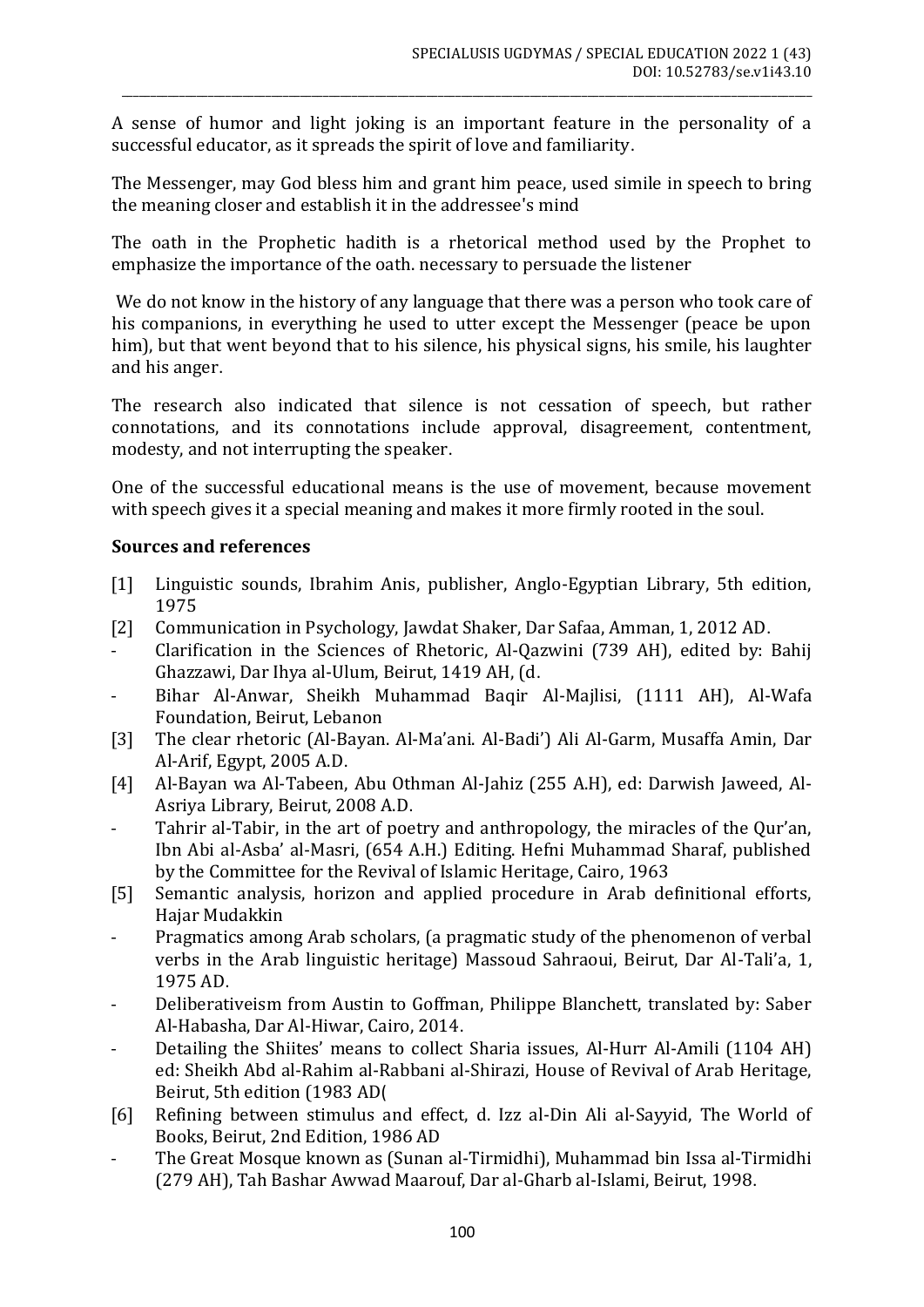[7] The Great Mosque in the Industry of the System from the Famous Speech, Ibn Al-Atheer, Tah Mustafa Jawad and Jamil Saeed, the Iraqi Scientific Academy, d. i, 1965

\_\_\_\_\_\_\_\_\_\_\_\_\_\_\_\_\_\_\_\_\_\_\_\_\_\_\_\_\_\_\_\_\_\_\_\_\_\_\_\_\_\_\_\_\_\_\_\_\_\_\_\_\_\_\_\_\_\_\_\_\_\_\_\_\_\_\_\_\_\_\_\_\_\_\_\_\_\_\_\_\_\_\_\_\_\_\_\_\_\_\_\_\_\_\_\_\_\_\_\_\_\_\_\_\_\_\_\_\_\_\_\_\_\_\_\_\_\_\_\_

- [8] The Collector of the provisions of the Qur'an, Al-Qurtubi (671 AH), House of Revival of the Arab Heritage, Beirut, 1945
- Combining the two Sahihs Al-Bukhari and Muslim, Yahya Abdel Aziz Al-Yahya, Dar Ibn Al-Jawzi, 3rd Edition, 2016
- Characteristics, Abu al-Fath Ibn Jani, (392 AH), Tahih Muhammad Ali al-Najjar, World of Books, Beirut, 3rd edition, 1983
- [9] Studies in Islamic Psychology, Muhammad Al-Bustani, 1st Edition, Dar Al-Balagha, Beirut, 1988
- Sunan Al-Nasa'i, Ahmad bin Shuaib Al-Nasa'i (303 AH), commenting on his hadiths, Nasir Al-Din Al-Albani, Al-Maaref Library, Riyadh, 2007
- [10] Al-Shama'il Al-Muhammadiyah and the chosen qualities, Muhammad bin Issa Al-Tirmidhi, Syed Abbas Al-Jalimi, Commercial Library, Makkah Al-Mukarramah, 1st floor
- Al-Sahbi in the Fiqh of Language and its Issues and Sunan Al-Arab in its Words, Ahmed bin Faris (395 AH) Dar Al-Kutub Al-Ilmiyya, Beirut, 1, 1997
- Sahih Al-Bukhari Abu Abdullah Muhammad bin Ismail Al-Bukhari (256 A.H.), Ibn Kathir House, Damascus, 1, 2002 A.D.
- Sahih Muslim, Abu al-Husayn Muslim ibn al-Hajjaj al-Naysaburi (261 AH) t.a. Muhammad Fouad Abd al-Baqi, Dar al-Hadith, Egypt, i 1, 1991
- The Science of the Methods of Statement, Muhammad Ibrahim Shadi, Dar al-Islamiyyah al-Mansoura, Egypt, 1st edition, 1995.
- [11] Linguistics, an introduction to the Arab reader, Mahmoud Al-Saran, Dar Al-Nahda Al-Arabi for printing, Beirut, d.
- [12] Gharib Al-Hadith, Ahmed bin Muhammad Al-Khattabi, Scientific Research Center at Umm Al-Qura University, Mecca, 1982
- [13] Al-Fay'iq fi Gharib Al-Hadith, Jarallah Al-Zamakhshari (538 AH), Tahih Ali Muhammad Al-Bajawi, and Muhammad Abu Al-Fadl Ibrahim, Dar Al-Maarifa Beirut, 2nd Edition, d. T
- Differences in language, Abu Hilal Al-Askari (395 AH) edited by: Muhammad Al-Bajawi, Muhammad Abu Al-Fadl Ibrahim, Al-Asriya Library, Beirut, 6th edition, 1983
- [14] Al-Kafi, Sheikh Al-Kulayni, (329 A.H.), Tahit Ali Akbar Al-Ghafari, Dar Al-Kutub Al-Islamiyya, Tehran, 5th edition, 1416 A.H.
- The Book of the Two Industries, Writing and Poetry, Abu Hilal Al-Askari, Al-Asriya Library, Beirut, 1, 1953
- [15] The Arabic language, its meaning and structure, Tammam Hassan, House of Culture, Casablanca, 5th edition, 1976.
- Lisan al-Arab, Muhammad bin Makram, Ibn Manzur, (711 AH) Dar Sader, Beirut, 3rd edition, 1414
- [16] Al-Lu'lu', the noble morals, Radi Al-Din, Al-Hassan Al-Tabarsi (548 AH), commented on by Muhammad Al-Hussein Al-Alamy, Al-Alamy Foundation, for Publications, Beirut, 1978
- [17] Curricula of Islamic Sharia, Ahmed Mohieldin Al-Agouz, Al-Maaref Foundation Publications, 1, 1969.
- [18] The Balance of Wisdom, Sheikh Muhammad Al-Rishhari, publisher, Dar Al-Hadith, Qom, 1422 AH
- [19] University theses and theses